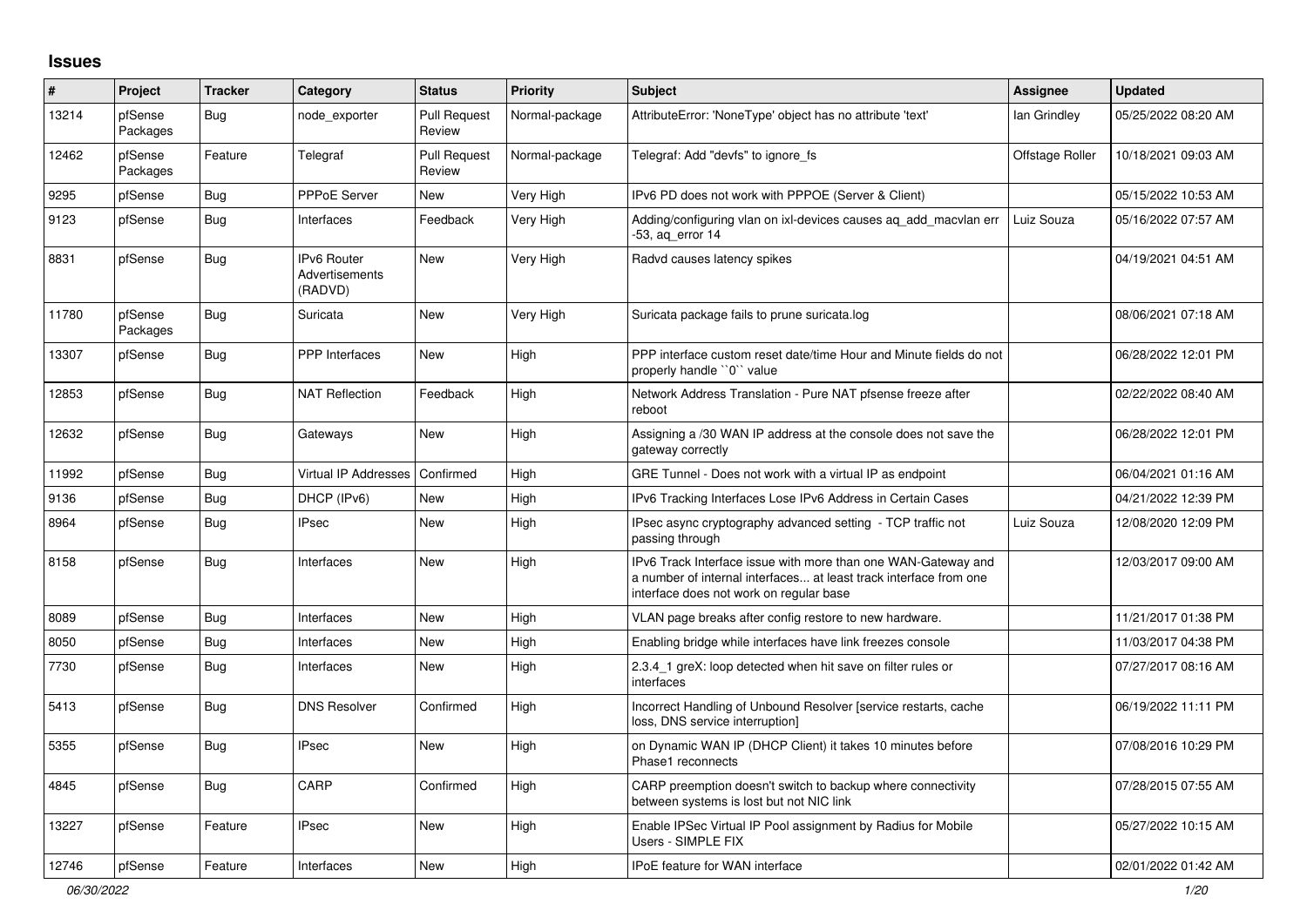| $\vert$ # | Project                | <b>Tracker</b> | Category         | <b>Status</b>                 | <b>Priority</b> | <b>Subject</b>                                                                                            | Assignee              | <b>Updated</b>      |
|-----------|------------------------|----------------|------------------|-------------------------------|-----------------|-----------------------------------------------------------------------------------------------------------|-----------------------|---------------------|
| 7521      | pfSense                | Feature        | Package System   | New                           | High            | Package Updates via Mirror                                                                                |                       | 05/04/2017 08:21 PM |
| 13311     | pfSense<br><b>Docs</b> | New Content    | Troubleshooting  | New                           | High            | Add troubleshooting tips for ZFS boot issues                                                              |                       | 06/28/2022 11:04 AM |
| 13180     | pfSense<br>Packages    | Bug            | pfBlockerNG      | New                           | High            | High CPU Utilization with pfb_filter <sup>[]</sup> since PfBlockerNG update to<br>devel 3.1.0_4           |                       | 06/14/2022 08:00 AM |
| 12979     | pfSense<br>Packages    | <b>Bug</b>     | Snort            | <b>Pull Request</b><br>Review | High            | Snort Rules Update Process Using Deprecated FreeBSD<br><b>Subdirectory Name</b>                           | <b>Bill Meeks</b>     | 03/24/2022 09:02 AM |
| 12732     | pfSense<br>Packages    | <b>Bug</b>     | squidguard       | <b>New</b>                    | High            | Squid https filtering squidguard acl target list - erratic behaviour                                      |                       | 01/26/2022 09:11 AM |
| 12608     | pfSense<br>Packages    | Bug            | <b>WireGuard</b> | <b>New</b>                    | High            | WireGuard tunnels monitored by dpinger causing system to stop<br>routing completely in certain situations | Christian<br>McDonald | 12/16/2021 03:14 PM |
| 11936     | pfSense<br>Packages    | <b>Bug</b>     | <b>FRR</b>       | Incomplete                    | High            | FRR does not connect BGP when using password                                                              |                       | 05/19/2021 08:12 AM |
| 11572     | pfSense<br>Packages    | <b>Bug</b>     | pfBlockerNG      | <b>New</b>                    | High            | Auto created firewall rules have IPv4 as protocol only - even for<br>IPv6 lists.                          |                       | 06/25/2022 10:59 AM |
| 11563     | pfSense<br>Packages    | Bug            | <b>BIND</b>      | <b>New</b>                    | High            | BIND GUI writes TXT records > 255 characters                                                              |                       | 02/27/2021 07:11 AM |
| 11158     | pfSense<br>Packages    | <b>Bug</b>     | <b>FRR</b>       | <b>New</b>                    | High            | <b>FRR Prefix Lists</b>                                                                                   |                       | 12/30/2020 04:55 PM |
| 11135     | pfSense<br>Packages    | Bug            | haproxy          | Feedback                      | High            | HAproxy OCSP reponse crontab bug                                                                          | <b>Viktor Gurov</b>   | 09/10/2021 11:51 AM |
| 10760     | pfSense<br>Packages    | <b>Bug</b>     | <b>BIND</b>      | New                           | High            | pfSense BIND 9.14.12 server terminates due to assertion failure                                           |                       | 07/11/2020 04:53 PM |
| 10252     | pfSense<br>Packages    | Bug            | pfBlockerNG      | New                           | High            | pfblockerng-devel                                                                                         |                       | 02/11/2020 05:18 PM |
| 9724      | pfSense<br>Packages    | Bug            | pfBlockerNG      | <b>New</b>                    | High            | pfblockerng-firewall-filter-service-will-not-start                                                        |                       | 09/05/2019 06:32 AM |
| 8513      | pfSense<br>Packages    | <b>Bug</b>     | FreeRADIUS       | <b>New</b>                    | High            | Freeradius 3.x Idap problem                                                                               |                       | 02/18/2019 05:22 PM |
| 8438      | pfSense<br>Packages    | Bug            | haproxy          | New                           | High            | haproxy: can't use ACL for cert with http-response actions                                                |                       | 05/24/2018 01:12 PM |
| 7388      | pfSense<br>Packages    | <b>Bug</b>     | Suricata         | New                           | High            | Suricata does not property recognize MTU for PPPOE interfaces                                             |                       | 03/15/2017 05:17 AM |
| 6988      | pfSense<br>Packages    | <b>Bug</b>     | Snort            | <b>New</b>                    | High            | SNORT Package PHP memory error                                                                            |                       | 06/28/2018 10:00 PM |
| 12160     | pfSense<br>Packages    | Regression     | syslog-ng        | Feedback                      | High            | An invalid configuration is generated when choosing TLS as the<br>default protocol                        | Jim Pingle            | 07/23/2021 03:27 PM |
| 11534     | pfSense<br>Packages    | Regression     | FreeRADIUS       | <b>New</b>                    | High            | FreeRADIUS EAP anonymous connection forbidden out-of-tunnel                                               |                       | 07/14/2021 02:32 AM |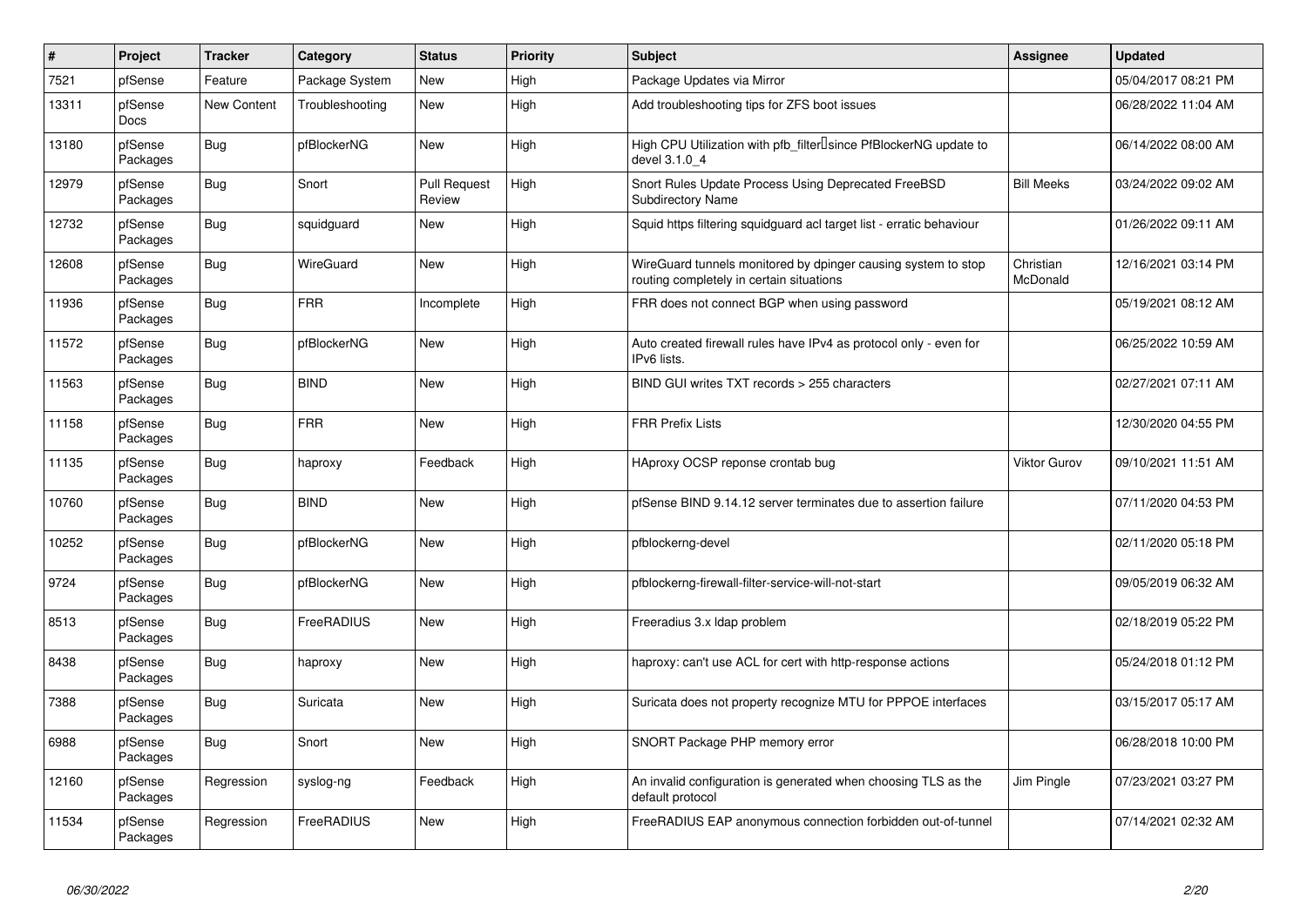| $\vert$ # | <b>Project</b>      | <b>Tracker</b> | Category                  | <b>Status</b>                 | <b>Priority</b> | <b>Subject</b>                                                                                                                        | Assignee                       | <b>Updated</b>      |
|-----------|---------------------|----------------|---------------------------|-------------------------------|-----------------|---------------------------------------------------------------------------------------------------------------------------------------|--------------------------------|---------------------|
| 13179     | pfSense<br>Packages | Feature        | pfBlockerNG               | New                           | High            | Search based on CIDR                                                                                                                  |                                | 05/17/2022 09:45 AM |
| 12932     | pfSense<br>Packages | Feature        | pfBlockerNG               | <b>New</b>                    | High            | pfblockerng per user whitelist                                                                                                        |                                | 03/11/2022 11:08 AM |
| 12520     | pfSense<br>Packages | Feature        | Squid                     | New                           | High            | [Squid] - Allow or Deny Mappings from IP/Host/GeoIP sources                                                                           |                                | 11/12/2021 02:13 PM |
| 9046      | pfSense<br>Packages | Feature        | Telegraf                  | New                           | High            | telegraf feature request                                                                                                              |                                | 02/18/2019 03:38 PM |
| 12354     | pfSense<br>Packages | Todo           | haproxy                   | Feedback                      | High            | Update haproxy-devel to mitigate CVE-2021-40346                                                                                       | <b>Viktor Gurov</b>            | 05/12/2022 08:50 AM |
| 12607     | pfSense Plus        | <b>Bug</b>     | Hardware / Drivers        | New                           | High            | Instability with Snort Inline with AWS Instances                                                                                      |                                | 01/10/2022 09:03 PM |
| 13323     | pfSense             | Bug            | <b>Captive Portal</b>     | <b>New</b>                    | Normal          | Captive Portal breaks policy based routing for mac address<br>bypassed clients after upgrade to 22.05                                 | Kristof Provost                | 06/30/2022 09:46 AM |
| 13321     | pfSense             | <b>Bug</b>     | DHCP (IPv4)               | <b>Pull Request</b><br>Review | Normal          | dhcpleases handles duplicate hostnames incorrectly                                                                                    |                                | 06/30/2022 07:06 AM |
| 13317     | pfSense             | Bug            | PHP Interpreter           | Feedback                      | Normal          | `array filter`` PHP Errors in ``interfaces.inc``                                                                                      | Reid Linnemann                 | 06/30/2022 11:46 AM |
| 13310     | pfSense             | <b>Bug</b>     | Rules / NAT               | Feedback                      | Normal          | Each line in the NPt destination IPv6 prefix list also contains the<br>network of the previous line when multiple choices are present | Jim Pingle                     | 06/28/2022 12:01 PM |
| 13303     | pfSense             | <b>Bug</b>     | <b>Dynamic DNS</b>        | <b>Pull Request</b><br>Review | Normal          | DynDNS - DNSExit no longer working                                                                                                    | Koen Zomers                    | 06/28/2022 12:01 PM |
| 13298     | pfSense             | <b>Bug</b>     | Dynamic DNS               | <b>Pull Request</b><br>Review | Normal          | Dynv6 does not check response code when updating                                                                                      | <b>Tiago Beling</b><br>d'Avila | 06/28/2022 12:01 PM |
| 13295     | pfSense             | <b>Bug</b>     | <b>Gateway Monitoring</b> | <b>Pull Request</b><br>Review | Normal          | Incorrect function parameters for "get dpinger status()" call in<br>`awlb.inc``                                                       |                                | 06/28/2022 12:01 PM |
| 13288     | pfSense             | <b>Bug</b>     | Configuration<br>Backend  | <b>New</b>                    | Normal          | Encode FreeRADIUS Custom Options                                                                                                      |                                | 06/20/2022 10:36 AM |
| 13280     | pfSense             | Bug            | <b>Unknown</b>            | <b>New</b>                    | Normal          | Entries duplicated in /boot/loader.conf                                                                                               |                                | 06/19/2022 11:11 AM |
| 13279     | pfSense             | Bug            | Interfaces                | <b>New</b>                    | Normal          | DHCP config override affects Gateway installation.                                                                                    |                                | 06/17/2022 07:25 AM |
| 13277     | pfSense             | Bug            | <b>IGMP Proxy</b>         | <b>New</b>                    | Normal          | <b>IGMP Proxy webConfigurator Page Always Produces Error</b>                                                                          |                                | 06/16/2022 07:50 PM |
| 13276     | pfSense             | <b>Bug</b>     | <b>IGMP Proxy</b>         | New                           | Normal          | IGMP Proxy Error Message for Logging Links to System Log<br>Instead of Routing Log                                                    |                                | 06/16/2022 07:48 PM |
| 13273     | pfSense             | Bug            | DHCP (IPv4)               | New                           | Normal          | dhclient can use conflicting recorded leases                                                                                          |                                | 06/14/2022 11:07 AM |
| 13267     | pfSense             | <b>Bug</b>     | OpenVPN                   | New                           | Normal          | dpinger continues to run on OpenVPN gateway after OpenVPN<br>service is stopped.                                                      |                                | 06/12/2022 02:49 PM |
| 13254     | pfSense             | Bug            | <b>DNS Resolver</b>       | New                           | Normal          | DNS resolver does not update "unbound.conf" file during link<br>down events                                                           |                                | 06/28/2022 12:01 PM |
| 13253     | pfSense             | <b>Bug</b>     | DHCP (IPv6)               | <b>New</b>                    | Normal          | dhcp6c" is not restarted when applying settings when multiple<br>WANs are configured for DHCP6                                        |                                | 06/28/2022 12:01 PM |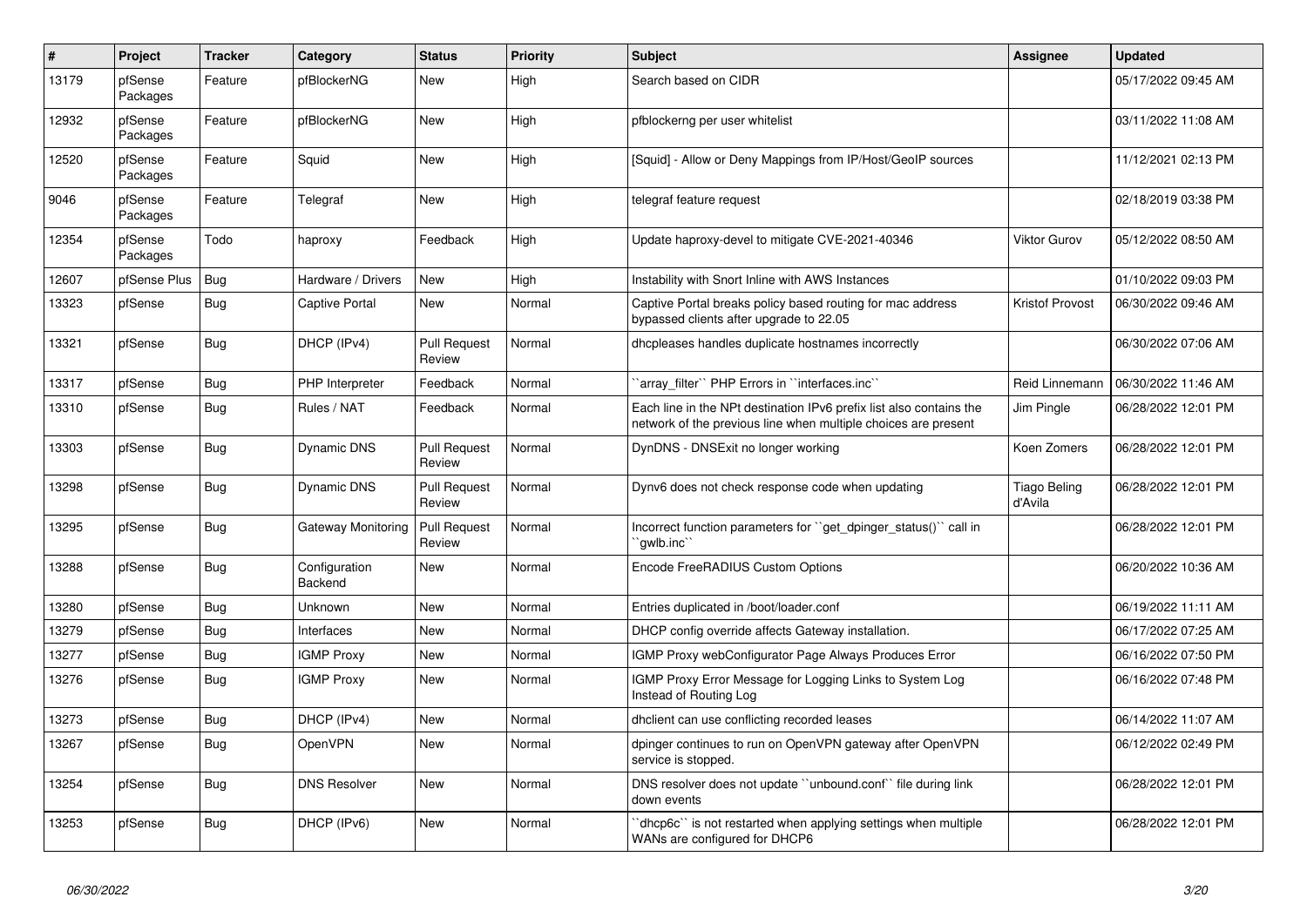| $\#$  | Project | <b>Tracker</b> | Category                 | <b>Status</b>                 | <b>Priority</b> | Subject                                                                                                                                        | Assignee            | <b>Updated</b>      |
|-------|---------|----------------|--------------------------|-------------------------------|-----------------|------------------------------------------------------------------------------------------------------------------------------------------------|---------------------|---------------------|
| 13252 | pfSense | Bug            | Upgrade                  | New                           | Normal          | reduce frequency of php-fpm socket connection attempts from<br>check reload status                                                             |                     | 06/12/2022 11:11 AM |
| 13249 | pfSense | Bug            | Console Menu             | New                           | Normal          | Running playback comands multiple times results in PHP error                                                                                   |                     | 06/06/2022 07:02 AM |
| 13243 | pfSense | Bug            | OpenVPN                  | <b>Pull Request</b><br>Review | Normal          | OpenVPN status for multi-user VPN shows info icon to display<br>RADIUS rules when there are none to display                                    | Marcos<br>Mendoza   | 06/28/2022 12:01 PM |
| 13240 | pfSense | <b>Bug</b>     | Rules / NAT              | New                           | Normal          | User is forced to pick an NPt destination IPv6 prefix length even<br>when choosing a drop-down entry which contains a defined prefix<br>length | Jim Pingle          | 06/28/2022 12:01 PM |
| 13237 | pfSense | <b>Bug</b>     | DHCP (IPv6)              | <b>New</b>                    | Normal          | dhcp6c script cannot be executed safely                                                                                                        |                     | 06/01/2022 11:20 AM |
| 13228 | pfSense | Bug            | Interfaces               | New                           | Normal          | Recovering interface gateway may not be added back into gateway<br>groups and rules when expected                                              | Jim Pingle          | 06/29/2022 04:31 PM |
| 13226 | pfSense | <b>Bug</b>     | <b>Captive Portal</b>    | Confirmed                     | Normal          | Captive Portal doesn't disconnect established OpenVPN link                                                                                     | Reid Linnemann      | 05/30/2022 10:38 AM |
| 13225 | pfSense | <b>Bug</b>     | Interfaces               | New                           | Normal          | Bridges with QinQ interfaces not properly set up at boot                                                                                       | <b>Viktor Gurov</b> | 06/28/2022 12:01 PM |
| 13224 | pfSense | Bug            | Notifications            | New                           | Normal          | Email notification flood when UPS (NUT) and WAN send<br>notifications                                                                          |                     | 05/27/2022 01:58 AM |
| 13222 | pfSense | <b>Bug</b>     | UPnP/NAT-PMP             | New                           | Normal          | CARP IP does not listen for NAT-PMP packets                                                                                                    |                     | 05/26/2022 02:28 PM |
| 13218 | pfSense | Bug            | Interfaces               | <b>Pull Request</b><br>Review | Normal          | GIF-based interface MTU is assigned to parent interface on boot<br>when parent interface is a LAGG                                             | Viktor Gurov        | 06/28/2022 12:01 PM |
| 13217 | pfSense | <b>Bug</b>     | DHCP (IPv4)              | <b>New</b>                    | Normal          | dhclient using default pid file location which does not exist                                                                                  | Viktor Gurov        | 05/26/2022 08:09 AM |
| 13215 | pfSense | Bug            | <b>Captive Portal</b>    | Assigned                      | Normal          | Allowed MAC/IP/Hostname traffic counts for authorized users                                                                                    | Reid Linnemann      | 05/31/2022 05:31 PM |
| 13167 | pfSense | <b>Bug</b>     | Dynamic DNS              | New                           | Normal          | phpDynDNS: DigitalOcean ddns update fails (bad request, invalid<br>character '-' in request_id)                                                |                     | 06/16/2022 09:30 PM |
| 13158 | pfSense | <b>Bug</b>     | Web Interface            | <b>New</b>                    | Normal          | Input validation error when applying limiter changes                                                                                           |                     | 05/14/2022 05:32 PM |
| 13132 | pfSense | <b>Bug</b>     | Backup / Restore         | New                           | Normal          | Two SSHDATA Sections in Restored Config Breaks Unit                                                                                            | Jim Pingle          | 06/29/2022 07:53 AM |
| 13102 | pfSense | Bug            | <b>IPsec</b>             | New                           | Normal          | Deleting an IPSec tunnel doesn't destroy the SA (SADs/SPDs),<br>causes crash in status_ipsec.php                                               | <b>Viktor Gurov</b> | 06/28/2022 12:01 PM |
| 13093 | pfSense | <b>Bug</b>     | Authentication           | In Progress                   | Normal          | LDAP authentication fails with extended query and RFC2307 group<br>lookups enabled                                                             | Chris Linstruth     | 06/28/2022 06:09 PM |
| 13090 | pfSense | <b>Bug</b>     | OpenVPN                  | New                           | Normal          | OpenVPN: do not use legacy deprecated netbios settings                                                                                         | Jim Pingle          | 04/22/2022 11:19 AM |
| 13089 | pfSense | Bug            | OpenVPN                  | New                           | Normal          | OpenVPN: fix some netbios options were preserved even if teh<br>Netbios option was unchecked                                                   | Jim Pingle          | 04/22/2022 11:06 AM |
| 13088 | pfSense | <b>Bug</b>     | OpenVPN                  | New                           | Normal          | OpenVPN Client Overrides: properly hide/show form fields                                                                                       | Jim Pingle          | 06/08/2022 09:15 AM |
| 13087 | pfSense | Bug            | OpenVPN                  | New                           | Normal          | OpenVPN Server: hide WINS servers list when netbios option is<br>unchecked while WINS servers is checked                                       |                     | 04/22/2022 10:29 AM |
| 13076 | pfSense | <b>Bug</b>     | Gateway Monitoring   New |                               | Normal          | Marking a gateway as down does not affect IPsec entries using<br>gateway groups                                                                |                     | 06/28/2022 12:01 PM |
| 13068 | pfSense | <b>Bug</b>     | Aliases / Tables         | New                           | Normal          | Error loading rules when URL Table IPs content is empty                                                                                        |                     | 04/17/2022 09:07 PM |
| 13067 | pfSense | <b>Bug</b>     | <b>FilterDNS</b>         | New                           | Normal          | filterdns resolve interval is twice the intended value                                                                                         |                     | 04/17/2022 07:45 PM |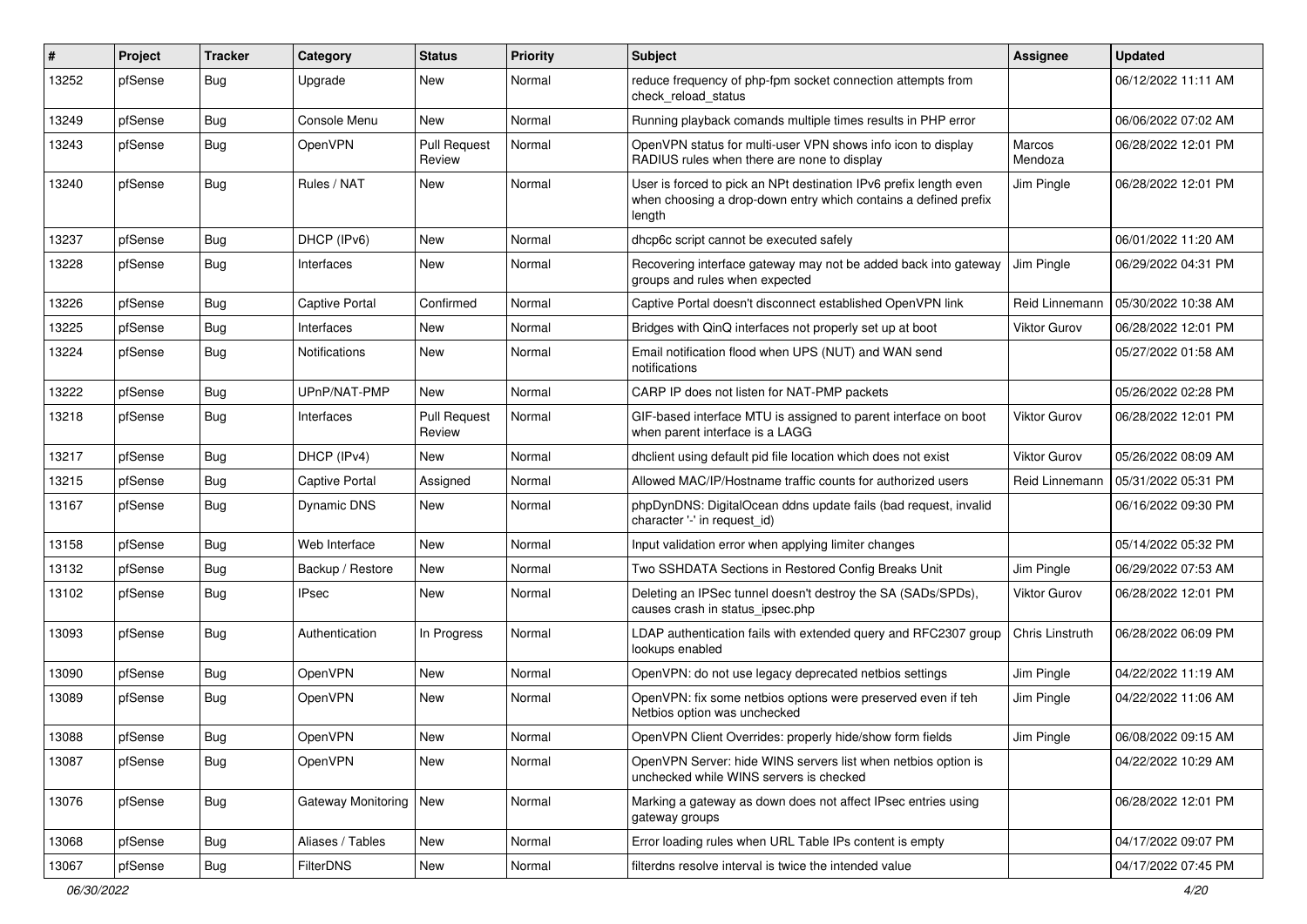| #     | Project | <b>Tracker</b> | Category                                 | <b>Status</b>                 | Priority | Subject                                                                                       | Assignee      | <b>Updated</b>      |
|-------|---------|----------------|------------------------------------------|-------------------------------|----------|-----------------------------------------------------------------------------------------------|---------------|---------------------|
| 13051 | pfSense | <b>Bug</b>     | <b>Traffic Shaper</b><br>(ALTQ)          | <b>New</b>                    | Normal   | Firewall traffic shaper by interface selection unknow                                         |               | 04/12/2022 07:03 AM |
| 13046 | pfSense | <b>Bug</b>     | Rules / NAT                              | <b>New</b>                    | Normal   | Floating rule applied to IPv6 interface with a SLAAC DHCPv6<br>gateway reports error on boot  |               | 04/11/2022 09:50 AM |
| 13014 | pfSense | Bug            | <b>IPsec</b>                             | <b>New</b>                    | Normal   | Charon.vici can get in a bad state                                                            | Mateusz Guzik | 06/28/2022 12:01 PM |
| 13003 | pfSense | Bug            | Hardware / Drivers                       | <b>New</b>                    | Normal   | Malicious Driver Detection event on ixl driver                                                |               | 06/25/2022 05:00 PM |
| 12960 | pfSense | <b>Bug</b>     | Installer                                | <b>New</b>                    | Normal   | VGA installer image defaults to serial console, serial console is<br>default in GUI settings  |               | 06/28/2022 12:01 PM |
| 12959 | pfSense | <b>Bug</b>     | DHCP (IPv4)                              | Feedback                      | Normal   | dhcplease process wrongly update host file if client-hostname is<br>empty                     |               | 03/28/2022 10:26 AM |
| 12950 | pfSense | Bug            | Routing                                  | New                           | Normal   | OpenVPN as default gateway does not get set at boot time                                      |               | 04/09/2022 05:46 PM |
| 12947 | pfSense | Bug            | DHCP (IPv6)                              | <b>Pull Request</b><br>Review | Normal   | DHCP6 client does not take any action if the interface IPv6 address<br>changes during renewal |               | 06/28/2022 12:01 PM |
| 12942 | pfSense | <b>Bug</b>     | Gateways                                 | <b>New</b>                    | Normal   | Code to kill states for old gateway when reconnecting an interface<br>is incorrect            | Jim Pingle    | 06/28/2022 12:01 PM |
| 12938 | pfSense | Bug            | IPv6 Router<br>Advertisements<br>(RADVD) | New                           | Normal   | MaxRtrAdvInterval would allow stale DNS servers to be deleted<br>faster                       |               | 03/12/2022 09:37 AM |
| 12927 | pfSense | <b>Bug</b>     | OpenVPN                                  | New                           | Normal   | OpenVPN with OCSP enabled allows connections with revoked<br>certificates                     |               | 03/24/2022 08:22 AM |
| 12926 | pfSense | <b>Bug</b>     | Interfaces                               | Feedback                      | Normal   | Changing LAGG type on CARP interfaces makes VIPs go to an<br>"init" State                     |               | 03/10/2022 10:52 AM |
| 12922 | pfSense | <b>Bug</b>     | DHCP (IPv4)                              | <b>New</b>                    | Normal   | Classless static routes received on DHCP WAN can override<br>chosen default gateway           |               | 03/28/2022 10:08 AM |
| 12920 | pfSense | Bug            | Gateway Monitoring                       | Pull Request<br>Review        | Normal   | Gateway behavior differs when the gateway does not exist in<br>config.xml                     | Viktor Gurov  | 06/28/2022 12:01 PM |
| 12905 | pfSense | Bug            | Web Interface                            | <b>New</b>                    | Normal   | Add VLAN Re-assignment to Import Interface Mismatch Wizard                                    |               | 03/07/2022 08:05 AM |
| 12888 | pfSense | Bug            | Rules / NAT                              | <b>New</b>                    | Normal   | pfSense sends un-NATed packets during OpenVPN startup                                         |               | 03/01/2022 03:13 PM |
| 12878 | pfSense | Bug            | <b>Traffic Shaper</b><br>(ALTQ)          | Incomplete                    | Normal   | Traffic shaping by interface, route queue bandwidth inbound, out by<br>a large factor.        |               | 06/06/2022 07:03 AM |
| 12877 | pfSense | <b>Bug</b>     | Dynamic DNS                              | Feedback                      | Normal   | Cloudflare DynDNS fails to update more than two addresses                                     |               | 05/29/2022 06:56 PM |
| 12875 | pfSense | <b>Bug</b>     | Package System                           | <b>New</b>                    | Normal   | Import zabbix-agent6 and zabbix-proxy6 from FreeBSD Ports                                     |               | 05/28/2022 06:50 PM |
| 12857 | pfSense | <b>Bug</b>     | Gateways                                 | New                           | Normal   | Firewall gateway goes away when making changes to Bridge0<br>device                           |               | 02/27/2022 11:20 AM |
| 12849 | pfSense | <b>Bug</b>     | <b>Operating System</b>                  | New                           | Normal   | pfsync kernel crash on reboot                                                                 | Mateusz Guzik | 02/22/2022 02:02 PM |
| 12829 | pfSense | <b>Bug</b>     | <b>Traffic Shaper</b><br>(Limiters)      | Feedback                      | Normal   | Dummynet kernel module fails to load after upgrade.                                           |               | 03/17/2022 09:26 AM |
| 12828 | pfSense | <b>Bug</b>     | Wireless                                 | New                           | Normal   | pfSense keeps crashing (Fatal trap 12: page fault while in kernel<br>mode)                    |               | 02/21/2022 07:55 AM |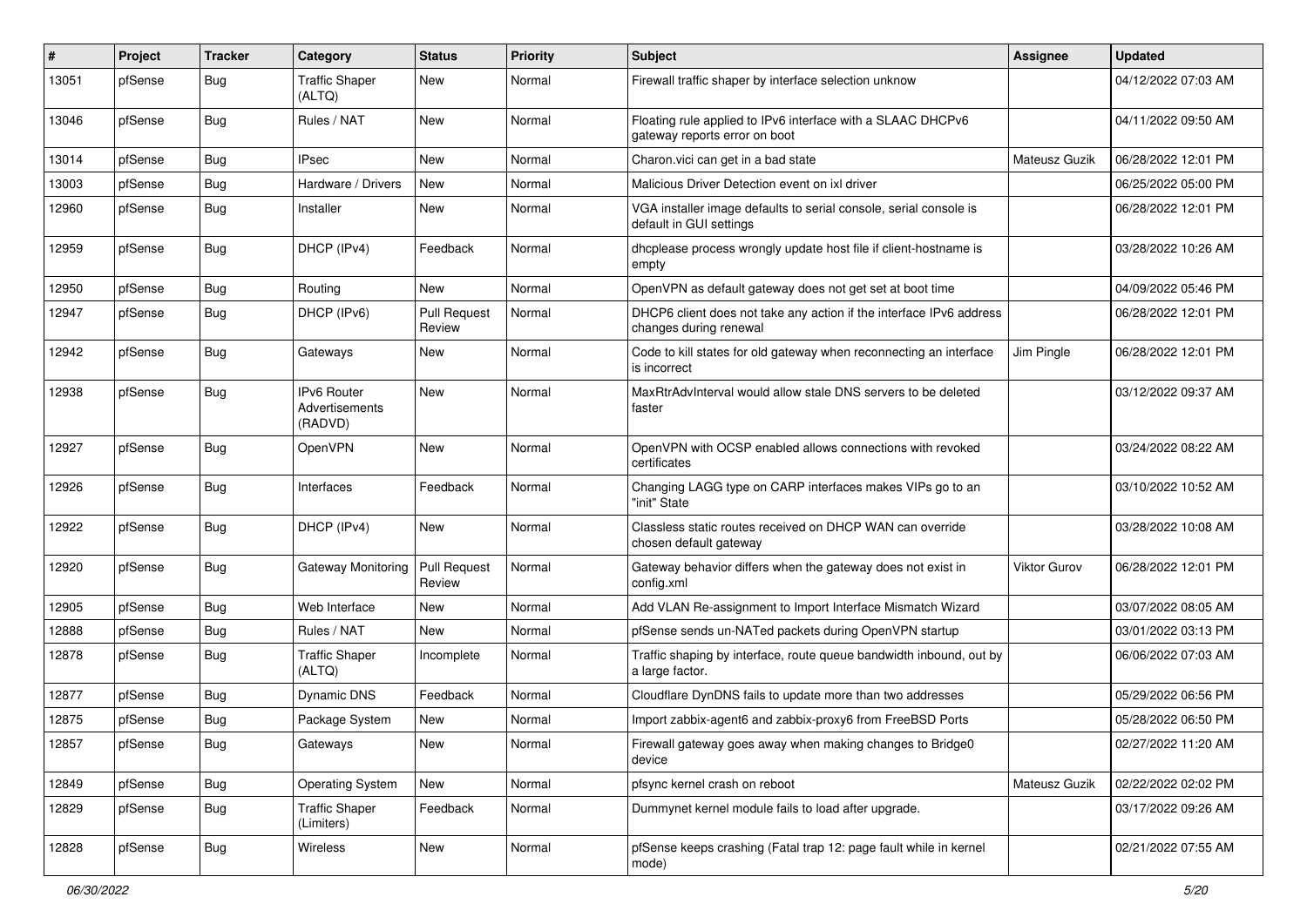| #     | Project | <b>Tracker</b> | Category                   | <b>Status</b>                 | <b>Priority</b> | Subject                                                                                                                | Assignee              | <b>Updated</b>      |
|-------|---------|----------------|----------------------------|-------------------------------|-----------------|------------------------------------------------------------------------------------------------------------------------|-----------------------|---------------------|
| 12823 | pfSense | <b>Bug</b>     | DHCP (IPv6)                | New                           | Normal          | Multiple DHCP6 WAN connections PPPoE interface 'defached'<br>status                                                    |                       | 02/18/2022 05:39 AM |
| 12811 | pfSense | Bug            | Gateway Monitoring         | <b>New</b>                    | Normal          | Services are not restarted when PPP interfaces connect                                                                 | Jim Pingle            | 06/30/2022 03:18 AM |
| 12797 | pfSense | Bug            | UPnP/NAT-PMP               | New                           | Normal          | UPnP+STUN forms invalid outbound NAT rules using the external<br>address discovered from STUN                          |                       | 02/15/2022 01:01 PM |
| 12796 | pfSense | Bug            | Upgrade                    | Confirmed                     | Normal          | 2.5.2 -> 2.6.0 upgrade segfaults if certain packages are installed.                                                    |                       | 05/24/2022 07:43 AM |
| 12774 | pfSense | Bug            | Backup / Restore           | <b>New</b>                    | Normal          | Picture widget image is not saved in backup                                                                            |                       | 04/04/2022 04:48 AM |
| 12764 | pfSense | Bug            | Gateways                   | New                           | Normal          | VTI gateway status is pending after assigning the VTI interface                                                        |                       | 02/07/2022 05:41 AM |
| 12762 | pfSense | Bug            | <b>IPsec</b>               | New                           | Normal          | IPsec keep alive check ignores Child SA Start Action                                                                   | <b>Viktor Gurov</b>   | 02/07/2022 11:21 AM |
| 12747 | pfSense | Bug            | Logging                    | <b>New</b>                    | Normal          | System log is filled by sshguard                                                                                       |                       | 06/30/2022 05:21 AM |
| 12740 | pfSense | Bug            | FreeBSD                    | Incomplete                    | Normal          | panic: esp input cb: Unexpected address family                                                                         |                       | 01/27/2022 01:19 PM |
| 12737 | pfSense | Bug            | Certificates               | New                           | Normal          | CApath is not defined by default in curl                                                                               |                       | 06/28/2022 12:01 PM |
| 12730 | pfSense | <b>Bug</b>     | <b>Captive Portal</b>      | New                           | Normal          | RADIUS accounting does not work if WAN is down                                                                         |                       | 01/26/2022 05:13 AM |
| 12726 | pfSense | Bug            | Authentication             | New                           | Normal          | LDAP select container button auto populate                                                                             |                       | 01/25/2022 01:48 PM |
| 12720 | pfSense | <b>Bug</b>     | Rules / NAT                | <b>Pull Request</b><br>Review | Normal          | Hide the "tag" field on non-floating tabs                                                                              | <b>Viktor Gurov</b>   | 01/24/2022 03:11 PM |
| 12715 | pfSense | <b>Bug</b>     | Authentication             | New                           | Normal          | Long system startup time when LDAP is configured and unavailable<br>during startup.                                    | Christian<br>McDonald | 01/24/2022 05:50 AM |
| 12708 | pfSense | Bug            | Aliases / Tables           | New                           | Normal          | alias with non resolving DNS entry breaks underlying pf table                                                          |                       | 02/20/2022 06:13 PM |
| 12705 | pfSense | Bug            | <b>IPsec</b>               | Incomplete                    | Normal          | ECDSA certificate does not work for IPSec VPN phase 1                                                                  |                       | 01/24/2022 03:22 PM |
| 12673 | pfSense | Bug            | Dashboard                  | <b>Pull Request</b><br>Review | Normal          | Firewall Logs Widget fails to update at intervals below 5 seconds.                                                     | Viktor Gurov          | 06/28/2022 12:01 PM |
| 12648 | pfSense | Bug            | <b>Captive Portal</b>      | New                           | Normal          | Undocumented variables 'listenporthttp' and 'listenporthttps'                                                          |                       | 12/28/2021 10:44 AM |
| 12645 | pfSense | <b>Bug</b>     | <b>IPsec</b>               | <b>New</b>                    | Normal          | `filterdns`` does not monitor remote IPsec gateways for IPv6<br>address changes                                        | Viktor Gurov          | 06/28/2022 12:01 PM |
| 12612 | pfSense | Bug            | <b>DNS Resolver</b>        | <b>New</b>                    | Normal          | DNS Resolver is restarted during every "rc.newwanip" event                                                             |                       | 06/28/2022 12:01 PM |
| 12563 | pfSense | Bug            | <b>OpenVPN</b>             | New                           | Normal          | OpenVPN server doesn't support Framed-IPv6-Address RADIUS<br>attribute                                                 |                       | 12/03/2021 11:19 AM |
| 12552 | pfSense | <b>Bug</b>     | OpenVPN                    | New                           | Normal          | "Pull DNS" option within OpenVPN client does not cause pfSense<br>to use DNS servers assigned by remote OpenVPN server |                       | 12/08/2021 08:45 AM |
| 12547 | pfSense | <b>Bug</b>     | <b>Operating System</b>    | Feedback                      | Normal          | unsheduled system reboot/crash                                                                                         | Mateusz Guzik         | 12/01/2021 01:20 PM |
| 12543 | pfSense | <b>Bug</b>     | Web Interface              | Feedback                      | Normal          | Deleteing a Outbound NAT rule gave me an empty rule and<br>displayed php error in UI.                                  |                       | 02/14/2022 04:36 AM |
| 12542 | pfSense | Bug            | Virtual IP Addresses   New |                               | Normal          | Cannot assign a same IPv6 Link-Local address to different<br>interfaces                                                |                       | 11/25/2021 01:41 AM |
| 12519 | pfSense | Bug            | Authentication             | New                           | Normal          | Fail authentication using special character in password via the<br>LDAP connector                                      |                       | 11/12/2021 07:39 AM |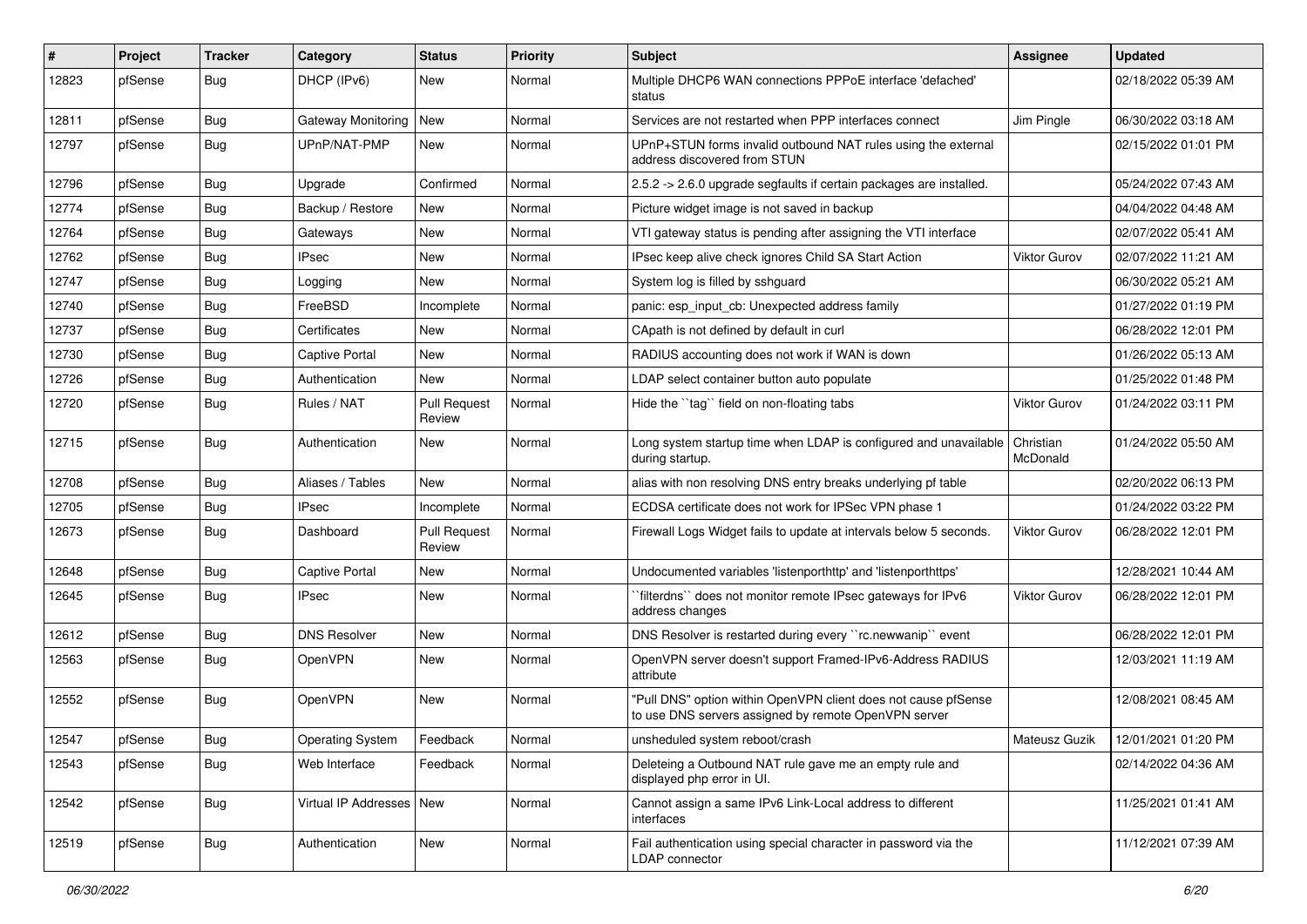| #     | Project | <b>Tracker</b> | Category                    | <b>Status</b>                 | Priority | Subject                                                                                                                          | Assignee            | <b>Updated</b>      |
|-------|---------|----------------|-----------------------------|-------------------------------|----------|----------------------------------------------------------------------------------------------------------------------------------|---------------------|---------------------|
| 12509 | pfSense | <b>Bug</b>     | OpenVPN                     | <b>New</b>                    | Normal   | Deffered authentication does not work with auth-gen-token<br>external-auth or pusk "auth-token"                                  |                     | 11/08/2021 04:01 AM |
| 12508 | pfSense | Bug            | <b>DHCP Relay</b>           | New                           | Normal   | DHCP Relay over VPN                                                                                                              |                     | 11/06/2021 11:25 AM |
| 12504 | pfSense | Bug            | Interfaces                  | <b>New</b>                    | Normal   | BCM57412 NetXtreme-E 10Gb RDMA Ethernet controller issue                                                                         |                     | 11/05/2021 04:51 AM |
| 12483 | pfSense | <b>Bug</b>     | Configuration<br>Backend    | New                           | Normal   | GUI creates inconsistent config.xml                                                                                              |                     | 10/23/2021 06:48 AM |
| 12467 | pfSense | <b>Bug</b>     | <b>Captive Portal</b>       | New                           | Normal   | CP error on client disconnect after reboot                                                                                       |                     | 10/17/2021 05:35 AM |
| 12464 | pfSense | <b>Bug</b>     | Logging                     | <b>Pull Request</b><br>Review | Normal   | Syslog Auth messages are sent as Emergency Level                                                                                 |                     | 06/28/2022 12:01 PM |
| 12451 | pfSense | <b>Bug</b>     | Virtual IP Addresses        | <b>New</b>                    | Normal   | deleteVIP() does not check RFC2136 Update Source                                                                                 |                     | 10/13/2021 10:06 AM |
| 12436 | pfSense | <b>Bug</b>     | PPPoE Server                | New                           | Normal   | Pppoe server config gui does not allow setting of chap<br>authentication, and sets the network start address for allocation to 0 |                     | 10/21/2021 08:15 AM |
| 12421 | pfSense | Bug            | Rules / NAT                 | <b>New</b>                    | Normal   | IPV6 limiter bug                                                                                                                 |                     | 10/02/2021 08:44 AM |
| 12401 | pfSense | Bug            | <b>Traffic Graphs</b>       | <b>New</b>                    | Normal   | Traffic graphs with untagged and tagged VLAN on same interface                                                                   |                     | 09/23/2021 09:18 PM |
| 12385 | pfSense | Bug            | <b>Virtual IP Addresses</b> | Pull Request<br>Review        | Normal   | deleteVIP() does not check 1:1 NAT and Outbound NAT rules                                                                        | <b>Viktor Gurov</b> | 06/28/2022 12:01 PM |
| 12357 | pfSense | <b>Bug</b>     | <b>Captive Portal</b>       | New                           | Normal   | Captive Portal popup Logout button loads full login page in popup<br>when clicked                                                |                     | 10/27/2021 12:10 PM |
| 12335 | pfSense | Bug            | <b>IPsec</b>                | <b>New</b>                    | Normal   | IPsec DNS inefficiency                                                                                                           | Jim Pingle          | 06/28/2022 12:01 PM |
| 12283 | pfSense | <b>Bug</b>     | Authentication              | <b>New</b>                    | Normal   | LDAP/RADIUS authentication servers configuration does not allow<br>source IP address to be specified                             |                     | 08/20/2021 01:15 AM |
| 12259 | pfSense | Bug            | <b>Operating System</b>     | <b>New</b>                    | Normal   | Intel em NICs Suffering Performance Degradation on FreeBSD12                                                                     |                     | 02/25/2022 09:28 PM |
| 12249 | pfSense | Bug            | Backup / Restore            | <b>New</b>                    | Normal   | HAProxy causing failed ACB backups                                                                                               |                     | 11/15/2021 11:58 PM |
| 12225 | pfSense | <b>Bug</b>     | Authentication              | <b>Pull Request</b><br>Review | Normal   | Group membership field is not needed for remote groups                                                                           | <b>Viktor Gurov</b> | 06/28/2022 12:01 PM |
| 12144 | pfSense | Bug            | <b>Operating System</b>     | In Progress                   | Normal   | Bug in "df -t" filtering if two filesystems use the same mountpoint                                                              | Mateusz Guzik       | 09/10/2021 10:07 AM |
| 12122 | pfSense | <b>Bug</b>     | Web Interface               | <b>New</b>                    | Normal   | Perform greedy actions asychronously                                                                                             |                     | 07/10/2021 01:10 PM |
| 12095 | pfSense | <b>Bug</b>     | Authentication              | <b>New</b>                    | Normal   | Memory leak in pcscd                                                                                                             |                     | 06/01/2022 01:01 PM |
| 12079 | pfSense | Bug            | <b>IGMP Proxy</b>           | <b>New</b>                    | Normal   | IGMPProxy: kernel panic, Sleeping thread owns a non-sleepable<br>lock                                                            | Mateusz Guzik       | 06/28/2022 12:01 PM |
| 12056 | pfSense | <b>Bug</b>     | Logging                     | <b>New</b>                    | Normal   | Filterlog says "Unknown Option %u"                                                                                               |                     | 06/18/2021 05:51 AM |
| 11960 | pfSense | Bug            | Gateway Monitoring          | Feedback                      | Normal   | Gateway Monitoring Traffic Goes Out Default Gateway                                                                              |                     | 12/20/2021 05:43 AM |
| 11953 | pfSense | <b>Bug</b>     | <b>IGMP Proxy</b>           | New                           | Normal   | XG-1541 crashes when igmpproxy is enabled and network<br>interfaces status change                                                |                     | 05/24/2021 04:55 PM |
| 11925 | pfSense | <b>Bug</b>     | OpenVPN                     | New                           | Normal   | Calling-Station-Id always set to WAN IP                                                                                          |                     | 05/14/2021 09:27 AM |
| 11872 | pfSense | Bug            | Interfaces                  | New                           | Normal   | gif interfaces reporting incorrect traffic counters                                                                              |                     | 12/30/2021 04:00 AM |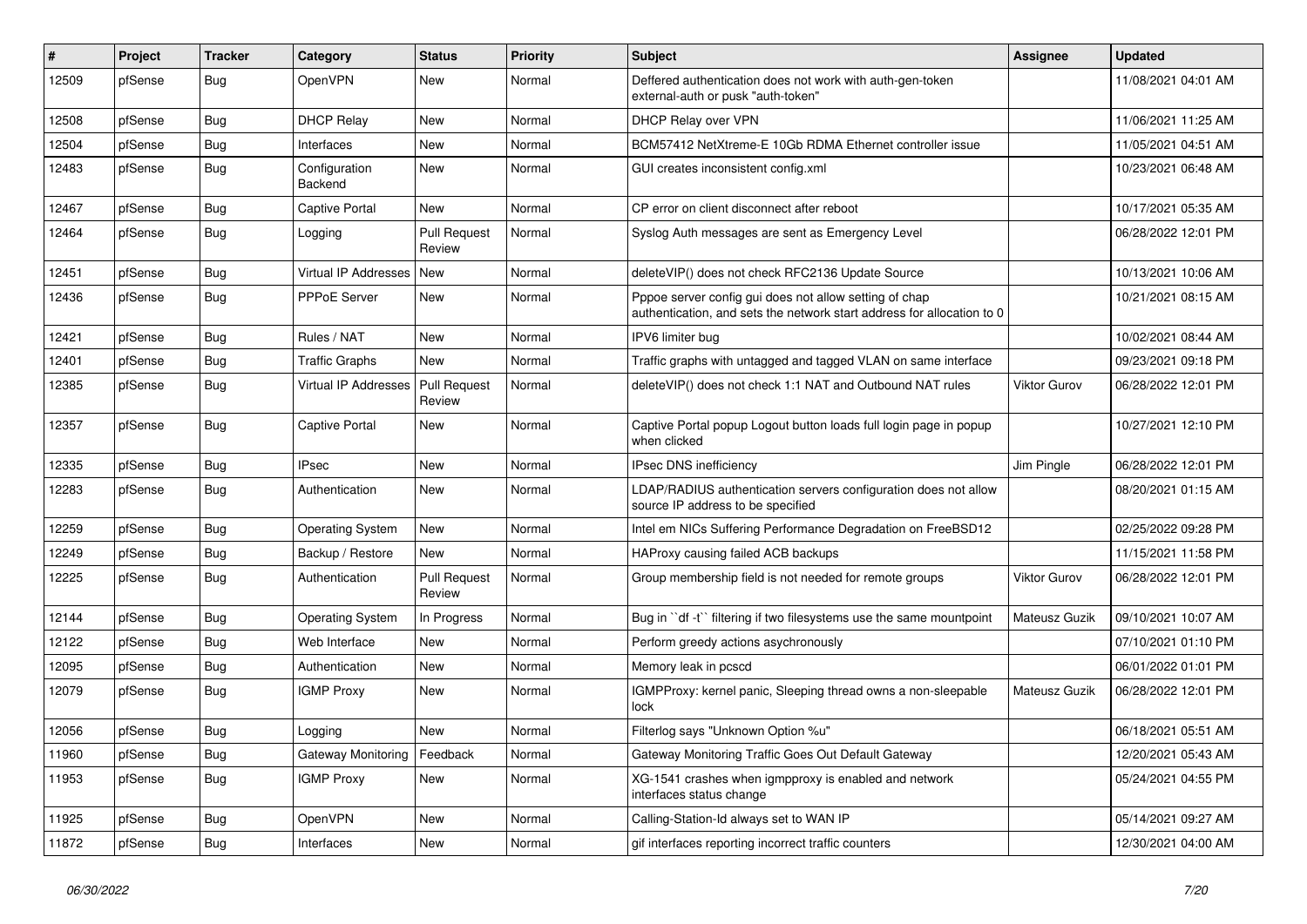| #     | Project | <b>Tracker</b> | Category           | <b>Status</b> | <b>Priority</b> | <b>Subject</b>                                                                                                                                                                                  | Assignee     | <b>Updated</b>      |
|-------|---------|----------------|--------------------|---------------|-----------------|-------------------------------------------------------------------------------------------------------------------------------------------------------------------------------------------------|--------------|---------------------|
| 11786 | pfSense | Bug            | <b>Services</b>    | New           | Normal          | SSH incomplete setup and startup fail while recovering XML<br>backup in a fresh install of pfSense 2.5.0                                                                                        |              | 04/17/2021 01:36 PM |
| 11778 | pfSense | Bug            | OpenVPN            | <b>New</b>    | Normal          | OpenVPN uses 100% CPU after experiencing packet loss                                                                                                                                            |              | 02/28/2022 07:38 AM |
| 11761 | pfSense | Bug            | L2TP               | New           | Normal          | L2TP/IPsec VPN : PPP LCP negotiation occurs before user<br>authentication                                                                                                                       |              | 03/31/2021 04:52 AM |
| 11759 | pfSense | Bug            | Dashboard          | New           | Normal          | Traffic graphs on dashboard double upload on pppoe links                                                                                                                                        |              | 12/30/2021 04:00 AM |
| 11731 | pfSense | Bug            | Hardware / Drivers | New           | Normal          | Missing support for Realtek USB NICs                                                                                                                                                            |              | 03/30/2021 04:32 AM |
| 11730 | pfSense | Bug            | Web Interface      | New           | Normal          | Improve visibility of option selections in dark themes                                                                                                                                          |              | 03/25/2021 09:38 PM |
| 11724 | pfSense | Bug            | Package System     | New           | Normal          | Packages unexpectedly removed when changing update branches                                                                                                                                     |              | 03/29/2021 08:09 AM |
| 11717 | pfSense | <b>Bug</b>     | Rules / NAT        | New           | Normal          | Incorrect port forwarding rules if Destination port alias is not equal<br>to Redirect target port alias                                                                                         |              | 03/22/2021 06:06 AM |
| 11715 | pfSense | Bug            | OpenVPN            | <b>New</b>    | Normal          | OpenVPN MTU                                                                                                                                                                                     |              | 03/22/2021 01:35 AM |
| 11666 | pfSense | Bug            | Logging            | New           | Normal          | GUI Firewall log search not parsing filter.log beyond hard coded<br>limit                                                                                                                       |              | 03/12/2021 11:38 AM |
| 11657 | pfSense | Bug            | Interfaces         | <b>New</b>    | Normal          | netmap_ring_reinit error                                                                                                                                                                        |              | 03/18/2021 10:32 PM |
| 11641 | pfSense | Bug            | Interfaces         | <b>New</b>    | Normal          | On xn based interfaces without the VLANMTU flag the first VLAN<br>tag defined does not follow the parent interface MTU settings. All<br>subsequent VLAN tags follow the parent interface's MTU. |              | 03/09/2021 06:42 PM |
| 11619 | pfSense | Bug            | Upgrade            | <b>New</b>    | Normal          | Unable to upgrade 2.4.4-p3 to 2.5/21.02-p1                                                                                                                                                      |              | 08/15/2021 10:00 AM |
| 11556 | pfSense | Bug            | Rules / NAT        | <b>New</b>    | Normal          | Kill all states associated with a NAT address                                                                                                                                                   |              | 03/19/2021 10:29 AM |
| 11548 | pfSense | Bug            | Rules / NAT        | New           | Normal          | "rule expands to no valid combination" error from port forward<br>automatic rule mixing IPv4 and IPv6 elements                                                                                  |              | 02/27/2021 03:18 PM |
| 11541 | pfSense | Bug            | OpenVPN            | <b>New</b>    | Normal          | OpenVPN status does not work properly when set to TCP and<br>Concurrent Connections = 1                                                                                                         |              | 03/02/2021 02:27 PM |
| 11539 | pfSense | Bug            | <b>IPsec</b>       | Feedback      | Normal          | Mobile IPsec "split_include" value of 0.0.0.0/0 causes some clients<br>to fail                                                                                                                  | Jim Pingle   | 06/28/2022 12:01 PM |
| 11503 | pfSense | Bug            | OpenVPN            | <b>New</b>    | Normal          | Using multiple authentication backends on an OpenVPN server<br>fails                                                                                                                            |              | 02/23/2021 12:23 PM |
| 11473 | pfSense | Bug            | Web Interface      | <b>New</b>    | Normal          | System Activity shows invalid data on SG-3100                                                                                                                                                   |              | 02/19/2021 08:12 PM |
| 11430 | pfSense | Bug            | Interfaces         | New           | Normal          | PHP console spam after Assigning Interfaces                                                                                                                                                     |              | 10/09/2021 10:37 AM |
| 11429 | pfSense | Bug            | Web Interface      | New           | Normal          | System Log / Settings form activates "Reset Log Files" button on<br>enter                                                                                                                       |              | 10/28/2021 01:35 PM |
| 11412 | pfSense | Bug            | Interfaces         | New           | Normal          | LLDPD Package Doesn't Work with Switchports                                                                                                                                                     |              | 02/12/2021 08:12 PM |
| 11363 | pfSense | <b>Bug</b>     | Installer          | New           | Normal          | Clean Install 2.5.0 fails due to hardware incompability                                                                                                                                         |              | 02/04/2021 11:06 AM |
| 11335 | pfSense | <b>Bug</b>     | Interfaces         | New           | Normal          | Spoofing the MAC on a LAGG interface does not work for some<br>NIC types.                                                                                                                       |              | 01/29/2021 09:10 AM |
| 11296 | pfSense | <b>Bug</b>     | Routing            | New           | Normal          | Static route targets may still reachable via default route when the<br>gateway they should route through is down                                                                                | Viktor Gurov | 06/28/2022 12:01 PM |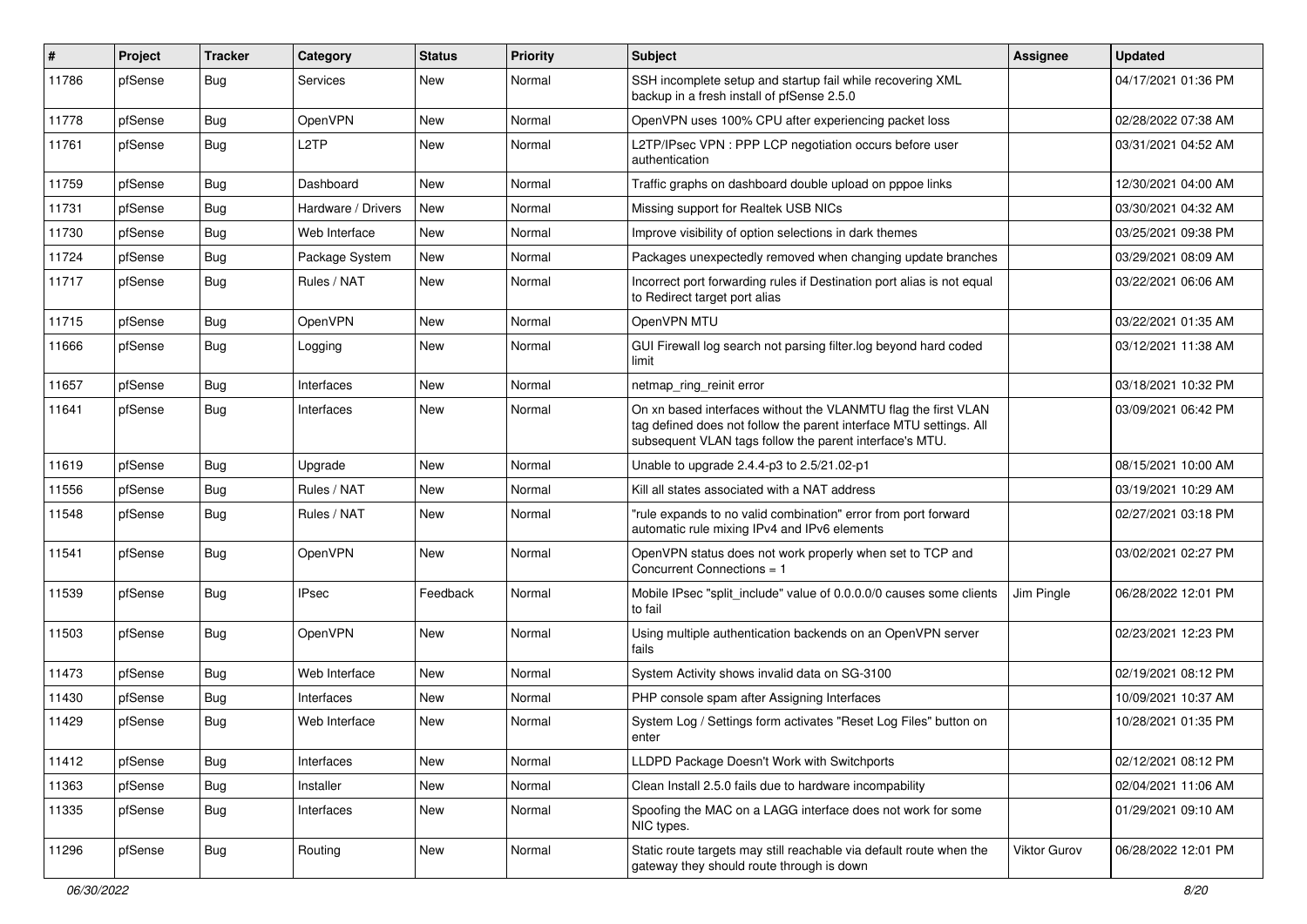| #     | Project | <b>Tracker</b> | Category                            | <b>Status</b> | <b>Priority</b> | Subject                                                                                              | <b>Assignee</b>     | <b>Updated</b>      |
|-------|---------|----------------|-------------------------------------|---------------|-----------------|------------------------------------------------------------------------------------------------------|---------------------|---------------------|
| 11268 | pfSense | Bug            | Web Interface                       | New           | Normal          | Cookie named 'id' prevents Edit form fields being set properly                                       |                     | 09/03/2021 06:16 AM |
| 11232 | pfSense | Bug            | <b>Operating System</b>             | <b>New</b>    | Normal          | Fix pfSense_fsync                                                                                    |                     | 01/08/2021 08:53 AM |
| 11203 | pfSense | Bug            | Certificates                        | New           | Normal          | certificate manager very slow                                                                        |                     | 12/31/2020 11:57 AM |
| 11192 | pfSense | Bug            | <b>Traffic Shaper</b><br>(Limiters) | Feedback      | Normal          | Using Limiters causes out of order packets within one TCP or UDP<br>flow                             |                     | 01/06/2021 12:09 AM |
| 11184 | pfSense | Bug            | FreeBSD                             | <b>New</b>    | Normal          | PF: State policy cannot be configurable                                                              |                     | 02/09/2021 02:43 AM |
| 11177 | pfSense | Bug            | <b>Dynamic DNS</b>                  | New           | Normal          | DDNSv6 not using Check IP Services                                                                   |                     | 12/21/2020 05:02 AM |
| 11174 | pfSense | Bug            | <b>Traffic Shaper</b><br>(ALTQ)     | Feedback      | Normal          | Incorrect traffic shaping on pppoe interface                                                         |                     | 12/21/2020 11:21 PM |
| 11149 | pfSense | Bug            | <b>DHCP Relay</b>                   | New           | Normal          | DHCP relay won't start with DHCP server behind gateway                                               |                     | 03/22/2021 05:13 AM |
| 11147 | pfSense | Bug            | <b>Dynamic DNS</b>                  | New           | Normal          | Domeneshop DynDNS IPv4 and IPv6                                                                      |                     | 12/09/2020 11:47 PM |
| 11110 | pfSense | Bug            | Backup / Restore                    | New           | Normal          | Backup file should be checked before restoring a specific area                                       |                     | 12/05/2020 02:50 PM |
| 11091 | pfSense | Bug            | Interfaces                          | New           | Normal          | Interfaces set as disabled in the configuration have an UP status in<br>the operating system at boot | <b>Viktor Gurov</b> | 06/28/2022 12:01 PM |
| 10980 | pfSense | Bug            | <b>Operating System</b>             | New           | Normal          | rc.local is executed at login by rc.initial, and not at boot time.                                   |                     | 10/19/2020 09:39 AM |
| 10875 | pfSense | Bug            | Gateways                            | New           | Normal          | PPP periodic reset does not fully restore gateway group<br>round-robin functionality                 | Luiz Souza          | 11/05/2020 07:44 AM |
| 10833 | pfSense | Bug            | Configuration<br>Backend            | New           | Normal          | unbound exits on configuration error when link status flaps on LAN<br>interface                      |                     | 08/13/2020 11:53 PM |
| 10822 | pfSense | Bug            | DHCP (IPv6)                         | New           | Normal          | Deprecated IPv6 prefix won't be announced as deprecated to<br>clients                                |                     | 08/10/2020 09:23 AM |
| 10765 | pfSense | Bug            | Authentication                      | New           | Normal          | Ampersands in Idap extended query are escaped twice                                                  |                     | 09/02/2020 07:55 AM |
| 10729 | pfSense | <b>Bug</b>     | Package System                      | New           | Normal          | Certificate verification failed for pkg.freebsd.org                                                  |                     | 07/05/2020 01:12 AM |
| 10726 | pfSense | Bug            | Rules / NAT                         | New           | Normal          | Sticky-connections option is bugged - sticky-address cannot be<br>redefined                          |                     | 11/12/2020 10:12 AM |
| 10715 | pfSense | Bug            | <b>DHCP Relay</b>                   | New           | Normal          | DHCPv6 relay always uses the "first" IPv6 address of an interface                                    |                     | 06/29/2020 05:01 AM |
| 10714 | pfSense | Bug            | DHCP (IPv6)                         | <b>New</b>    | Normal          | radvd only gives out the prefix of the "first" IPv6 address of an<br>interface                       |                     | 10/06/2020 01:03 PM |
| 10712 | pfSense | Bug            | Rules / NAT                         | New           | Normal          | "default allow LAN IPv6 to any" rule does not work right after boot<br>when using IPv6 PD            |                     | 06/30/2020 12:17 AM |
| 10708 | pfSense | Bug            | Upgrade                             | <b>New</b>    | Normal          | ZFS bootpool boot symlink issue                                                                      | Luiz Souza          | 03/08/2021 07:03 AM |
| 10671 | pfSense | <b>Bug</b>     | <b>Operating System</b>             | <b>New</b>    | Normal          | pfsense 2.4.5_1 does not boot on Gen2 2012R2 HyperV VM                                               |                     | 05/09/2021 06:39 AM |
| 10624 | pfSense | <b>Bug</b>     | <b>DNS Resolver</b>                 | New           | Normal          | Unbound configuration memory leak with python module $+$ register<br>DHCP leases active              |                     | 02/26/2021 10:27 AM |
| 10584 | pfSense | <b>Bug</b>     | Hardware / Drivers                  | New           | Normal          | SG-3100 with M.2: shutdown instead of reboot                                                         |                     | 07/21/2020 03:08 AM |
| 10577 | pfSense | <b>Bug</b>     | Hardware / Drivers                  | Feedback      | Normal          | intel x553 (c3000 chipset) loading x520 driver                                                       |                     | 05/28/2020 03:59 AM |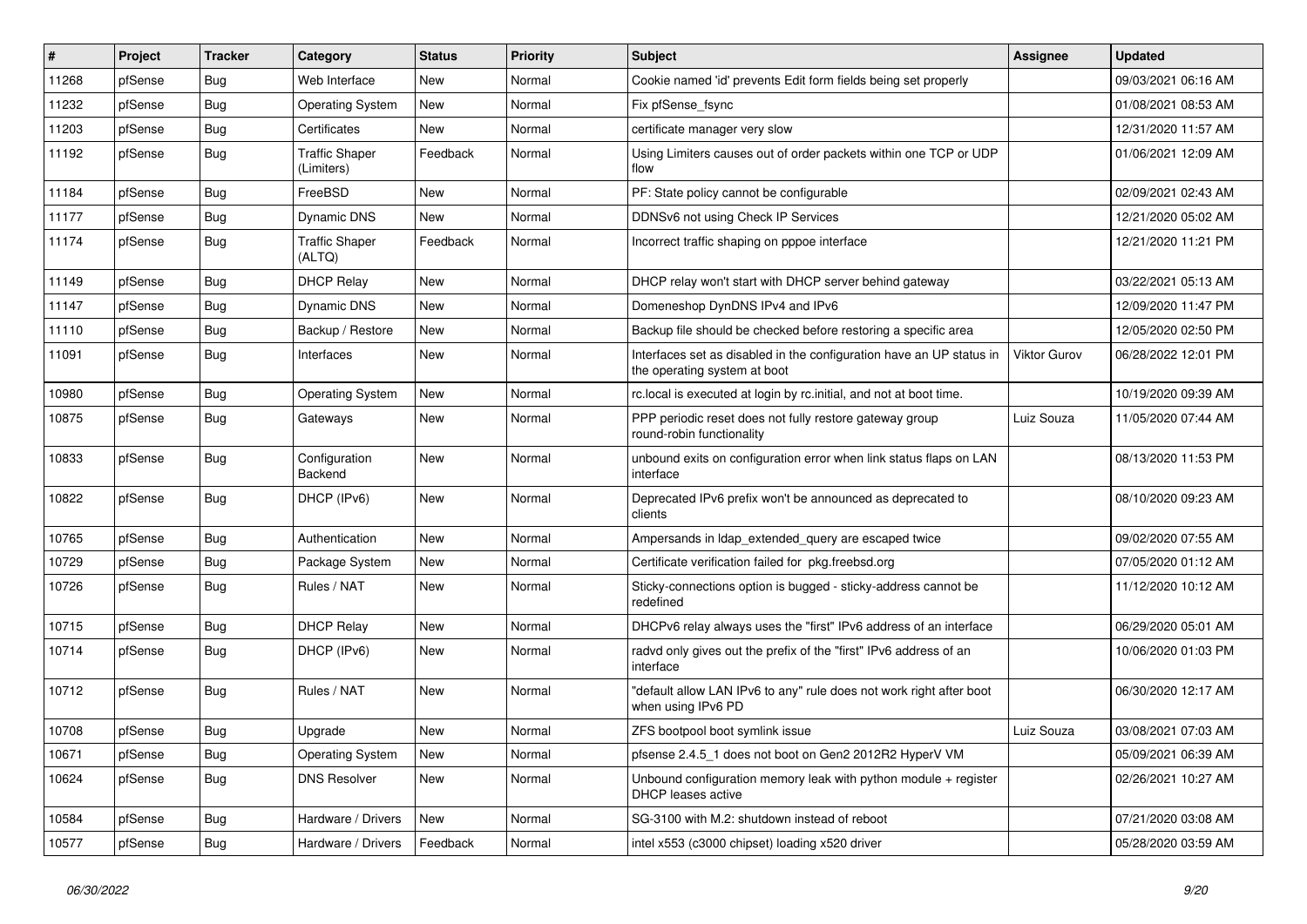| $\#$  | Project | <b>Tracker</b> | Category                     | <b>Status</b> | Priority | Subject                                                                                                              | Assignee | <b>Updated</b>      |
|-------|---------|----------------|------------------------------|---------------|----------|----------------------------------------------------------------------------------------------------------------------|----------|---------------------|
| 10544 | pfSense | <b>Bug</b>     | User Manager /<br>Privileges | <b>New</b>    | Normal   | It's not possible to add a user to group operator using the gui                                                      |          | 04/21/2022 12:39 PM |
| 10530 | pfSense | Bug            | Upgrade                      | New           | Normal   | Convert config version to be based on product version                                                                |          | 04/21/2022 12:39 PM |
| 10513 | pfSense | Bug            | Rules / NAT                  | <b>New</b>    | Normal   | State issues with policy routing and HA failover                                                                     |          | 04/21/2022 12:39 PM |
| 10493 | pfSense | <b>Bug</b>     | <b>IPsec</b>                 | <b>New</b>    | Normal   | filter_get_vpns_list() issues                                                                                        |          | 05/06/2020 01:07 AM |
| 10342 | pfSense | <b>Bug</b>     | <b>DNS Resolver</b>          | <b>New</b>    | Normal   | Unbound domain overrides stop resolving periodically. They only<br>resume after the service has been restarted.      |          | 03/13/2020 10:35 AM |
| 10325 | pfSense | Bug            | <b>Notifications</b>         | <b>New</b>    | Normal   | System/Advanced/Notifications/E-Mail - SMTP Notification E-Mail<br>auth password Unexpected Bahaviour                |          | 10/30/2020 08:17 AM |
| 10311 | pfSense | <b>Bug</b>     | OpenVPN                      | <b>New</b>    | Normal   | Too low net.link.ifqmaxlen causes packet drop under load when<br>using OpenVPN inside bridge interface under load    |          | 08/10/2021 03:10 AM |
| 10310 | pfSense | <b>Bug</b>     | Upgrade                      | <b>New</b>    | Normal   | Systems with low RAM and several packages may temporarily fail<br>to load large tables after an upgrade              |          | 03/03/2020 07:55 AM |
| 10277 | pfSense | Bug            | Web Interface                | <b>New</b>    | Normal   | Sorting the log entries does not use year value                                                                      |          | 02/24/2020 07:46 AM |
| 10271 | pfSense | <b>Bug</b>     | Web Interface                | New           | Normal   | Large number of VLAN/LANs make "Interfaces" menu hard to<br>access                                                   |          | 02/20/2020 04:46 AM |
| 10150 | pfSense | <b>Bug</b>     | <b>IGMP Proxy</b>            | <b>New</b>    | Normal   | IGMP Proxy does not scale to hundreds of streams                                                                     |          | 01/03/2020 02:56 AM |
| 10143 | pfSense | <b>Bug</b>     | <b>DNS Resolver</b>          | New           | Normal   | System hostname DNS entry is assigned to the wrong IP on<br>multi-wan setups                                         |          | 12/31/2019 02:33 PM |
| 10000 | pfSense | <b>Bug</b>     | Dynamic DNS                  | <b>New</b>    | Normal   | Azure Dynamic DNS A and AAAA Records for Apex Zone                                                                   |          | 03/31/2020 09:03 AM |
| 9805  | pfSense | <b>Bug</b>     | Dynamic DNS                  | <b>New</b>    | Normal   | dynDNS cloudflare multiple entries                                                                                   |          | 10/02/2019 04:51 PM |
| 9737  | pfSense | Bug            | <b>Traffic Graphs</b>        | New           | Normal   | traffic-graphs.js shows incorrect units inside the chart                                                             |          | 09/09/2019 06:35 AM |
| 9698  | pfSense | Bug            | <b>RRD Graphs</b>            | <b>New</b>    | Normal   | Monitoring graphs do not retain state after auto-refresh                                                             |          | 08/26/2019 02:09 AM |
| 9690  | pfSense | <b>Bug</b>     | Interfaces                   | New           | Normal   | Ethernet flow control should be disabled by default                                                                  |          | 08/19/2019 06:45 PM |
| 9677  | pfSense | <b>Bug</b>     | Dashboard                    | <b>New</b>    | Normal   | Dashboard hangs when widget needs data from a remote host<br>which is down                                           |          | 08/13/2019 09:15 AM |
| 9664  | pfSense | Bug            | <b>Dynamic DNS</b>           | New           | Normal   | DynDNS and Dual-wan problem with CloudFlare (works with No-Ip)                                                       |          | 08/03/2019 10:00 AM |
| 9654  | pfSense | <b>Bug</b>     | <b>DNS Resolver</b>          | <b>New</b>    | Normal   | After reboot, the DNS resolver must be restarted before it will<br>advertise the ipv6 DNS address of the router.     |          | 11/20/2020 03:12 AM |
| 9650  | pfSense | <b>Bug</b>     | Gateways                     | <b>New</b>    | Normal   | IPv6 connection drops (ir-)regular on Kabelvodafone (German<br>cable ISP)                                            |          | 07/27/2019 07:14 AM |
| 9626  | pfSense | <b>Bug</b>     | Web Interface                | New           | Normal   | When deny write permission is assigned to a user, there is no error<br>feedback if the user tries to write something |          | 06/25/2022 05:41 PM |
| 9585  | pfSense | <b>Bug</b>     | Interfaces                   | New           | Normal   | 6RD: Unable to reach hosts on within same 6rd-domain                                                                 |          | 08/14/2019 02:39 PM |
| 9566  | pfSense | <b>Bug</b>     | <b>Traffic Graphs</b>        | New           | Normal   | Traffic graph displays traffic incorrectly                                                                           |          | 11/18/2019 07:54 AM |
| 9504  | pfSense | Bug            | Dynamic DNS                  | New           | Normal   | Multiple Dynamic DNS update notifications for the same interface,<br>not differentiated by the hostname              |          | 05/07/2019 07:46 AM |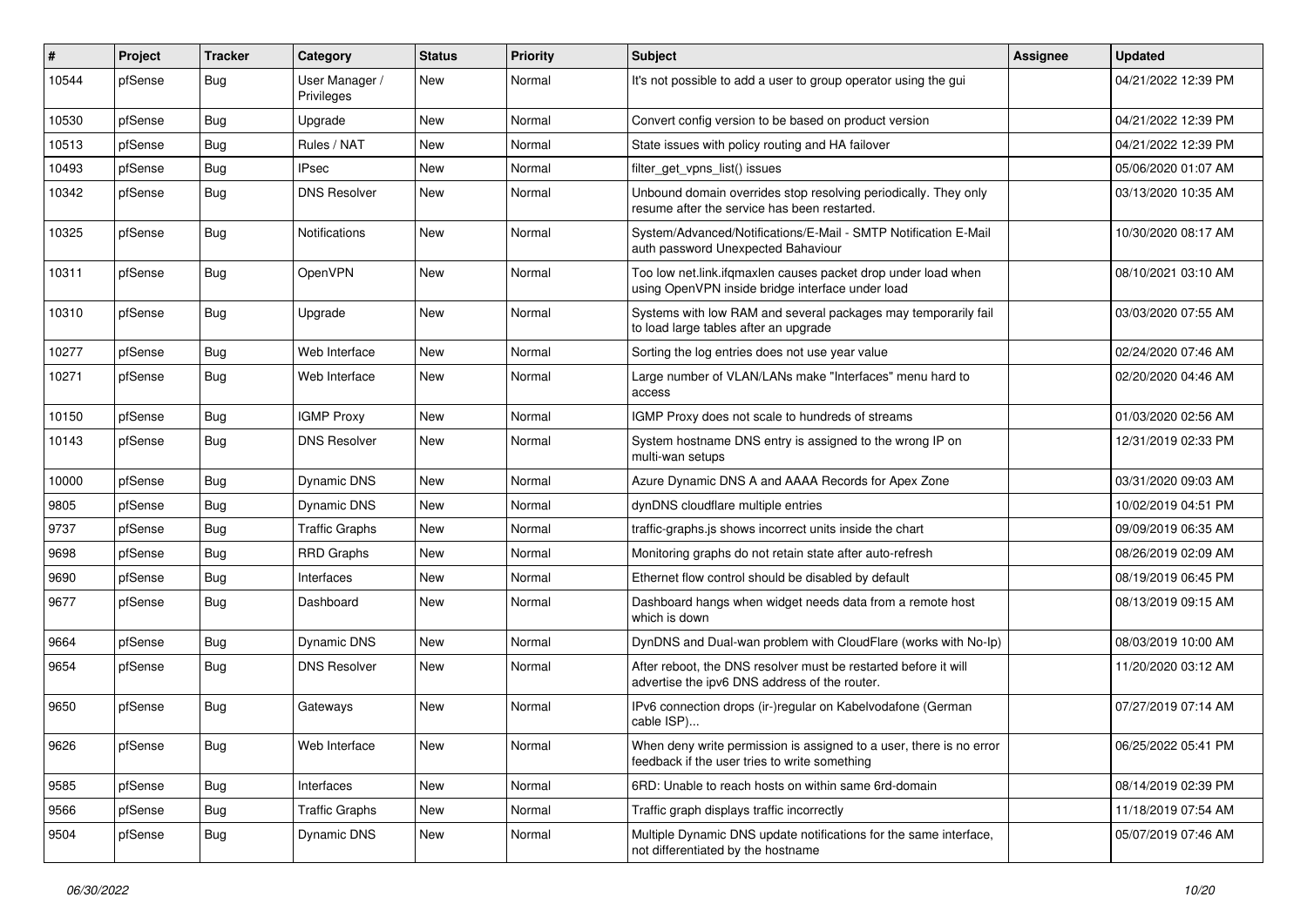| #    | Project | <b>Tracker</b> | Category                            | <b>Status</b> | <b>Priority</b> | Subject                                                                                               | Assignee              | <b>Updated</b>      |
|------|---------|----------------|-------------------------------------|---------------|-----------------|-------------------------------------------------------------------------------------------------------|-----------------------|---------------------|
| 9485 | pfSense | Bug            | User Manager /<br>Privileges        | New           | Normal          | password match error on system usermanager causes Group<br>membership to be reset.                    |                       | 04/26/2019 08:52 AM |
| 9453 | pfSense | Bug            | <b>LAGG Interfaces</b>              | New           | Normal          | VLAN Interfaces on LAGG get orphaned at boot                                                          |                       | 08/21/2019 11:16 AM |
| 9384 | pfSense | Bug            | Interfaces                          | Confirmed     | Normal          | devd putting "\$" before variable contents when using single quotes                                   |                       | 04/21/2022 12:39 PM |
| 9349 | pfSense | Bug            | <b>IPsec</b>                        | Confirmed     | Normal          | IPSec service start/stop/restart fails after settings change                                          | Markus<br>Stockhausen | 10/30/2020 01:33 PM |
| 9344 | pfSense | Bug            | Translations                        | New           | Normal          | OpenVPN click NCP Algorithms will always go to DH Parameters<br>website(in Chinese-Taiwan)            |                       | 10/21/2021 03:48 AM |
| 9343 | pfSense | Bug            | DHCP (IPv4)                         | New           | Normal          | diag arp.php times out with large DHCPD leases table                                                  |                       | 08/14/2019 01:19 PM |
| 9338 | pfSense | Bug            | <b>IGMP Proxy</b>                   | New           | Normal          | igmpproxy ignoring downstream vlan interface                                                          |                       | 02/22/2019 03:48 AM |
| 9241 | pfSense | Bug            | Interfaces                          | New           | Normal          | Ethernet link cycles up/down if "auto-negotiate" is explicitly selected<br>in interface configuration |                       | 12/31/2018 08:36 PM |
| 9192 | pfSense | <b>Bug</b>     | PPP Interfaces                      | <b>New</b>    | Normal          | PPPoE daemon selects wrong interface                                                                  |                       | 08/20/2019 10:05 AM |
| 9179 | pfSense | <b>Bug</b>     | <b>NAT Reflection</b>               | New           | Normal          | NAT reflection fix implemented for #8604 is causing WebUI and<br>XMLRPC to fail on slave              |                       | 03/27/2020 08:01 PM |
| 9167 | pfSense | Bug            | Rules / NAT                         | <b>New</b>    | Normal          | Some Important ICMPv6 Traffic Not Allowed by Default Rules                                            |                       | 08/14/2019 01:00 PM |
| 9101 | pfSense | Bug            | <b>Traffic Graphs</b>               | New           | Normal          | Traffic Graphs/Dashboard Slows Downloads Being Performed by<br>the Same Firefox Browser               |                       | 08/21/2019 09:18 AM |
| 9094 | pfSense | <b>Bug</b>     | Hardware / Drivers                  | Assigned      | Normal          | MBT console settings are not forced to video console                                                  |                       | 11/07/2018 10:23 AM |
| 9087 | pfSense | Bug            | <b>Traffic Graphs</b>               | New           | Normal          | Traffic Graph Widget Legend Not Updating                                                              |                       | 08/14/2019 12:38 PM |
| 9037 | pfSense | <b>Bug</b>     | <b>DNS Resolver</b>                 | <b>New</b>    | Normal          | Unbound not logging to syslog after reboot                                                            |                       | 10/12/2018 05:09 AM |
| 9035 | pfSense | Bug            | Rules / NAT                         | <b>New</b>    | Normal          | Inactive Interfaces are Hidden in Firewall Rules                                                      |                       | 08/14/2019 12:39 PM |
| 9024 | pfSense | <b>Bug</b>     | <b>Traffic Shaper</b><br>(Limiters) | Feedback      | Normal          | Ping packet loss under load when using limiters                                                       |                       | 05/12/2022 11:55 AM |
| 8963 | pfSense | <b>Bug</b>     | <b>Traffic Shaper</b><br>(Limiters) | New           | Normal          | 2.4.4 Limiters don't work after CARP fail-over                                                        |                       | 12/10/2018 06:40 AM |
| 8882 | pfSense | <b>Bug</b>     | Interfaces                          | Incomplete    | Normal          | Interface assignments lost on reboot                                                                  |                       | 02/17/2022 02:24 PM |
| 8815 | pfSense | Bug            | Interfaces                          | New           | Normal          | IP addresses are removed from interfaces when link is lost and<br>either IPv4 or IPv6 is dynamic      | Luiz Souza            | 07/21/2021 07:49 AM |
| 8804 | pfSense | Bug            | <b>PPP</b> Interfaces               | New           | Normal          | Netgate SG-1000 PPPoE Keepalives not prioritized, internet drops                                      |                       | 08/20/2019 10:06 AM |
| 8770 | pfSense | <b>Bug</b>     | Interfaces                          | <b>New</b>    | Normal          | QinQ interfaces always show as active                                                                 |                       | 02/01/2020 09:47 AM |
| 8711 | pfSense | Bug            | <b>IGMP Proxy</b>                   | New           | Normal          | igmpproxy with PPPoE Interfaces                                                                       |                       | 07/28/2018 09:21 AM |
| 8686 | pfSense | Bug            | <b>IPsec</b>                        | New           | Normal          | IPsec VTI: Assigned interface firewall rules are never parsed                                         |                       | 02/10/2021 12:15 PM |
| 8614 | pfSense | <b>Bug</b>     | DHCP (IPv4)                         | New           | Normal          | Cannot remove Additional BOOTP/DHCP Options                                                           |                       | 08/21/2019 09:15 AM |
| 8611 | pfSense | <b>Bug</b>     | Interfaces                          | In Progress   | Normal          | unable to receive IPv6 RA's on SG-1000, default route lost                                            | Luiz Souza            | 02/01/2021 03:31 PM |
| 8570 | pfSense | <b>Bug</b>     | <b>XML Parser</b>                   | New           | Normal          | Empty (dn)shaper config gets populated with newline                                                   |                       | 08/20/2019 02:45 PM |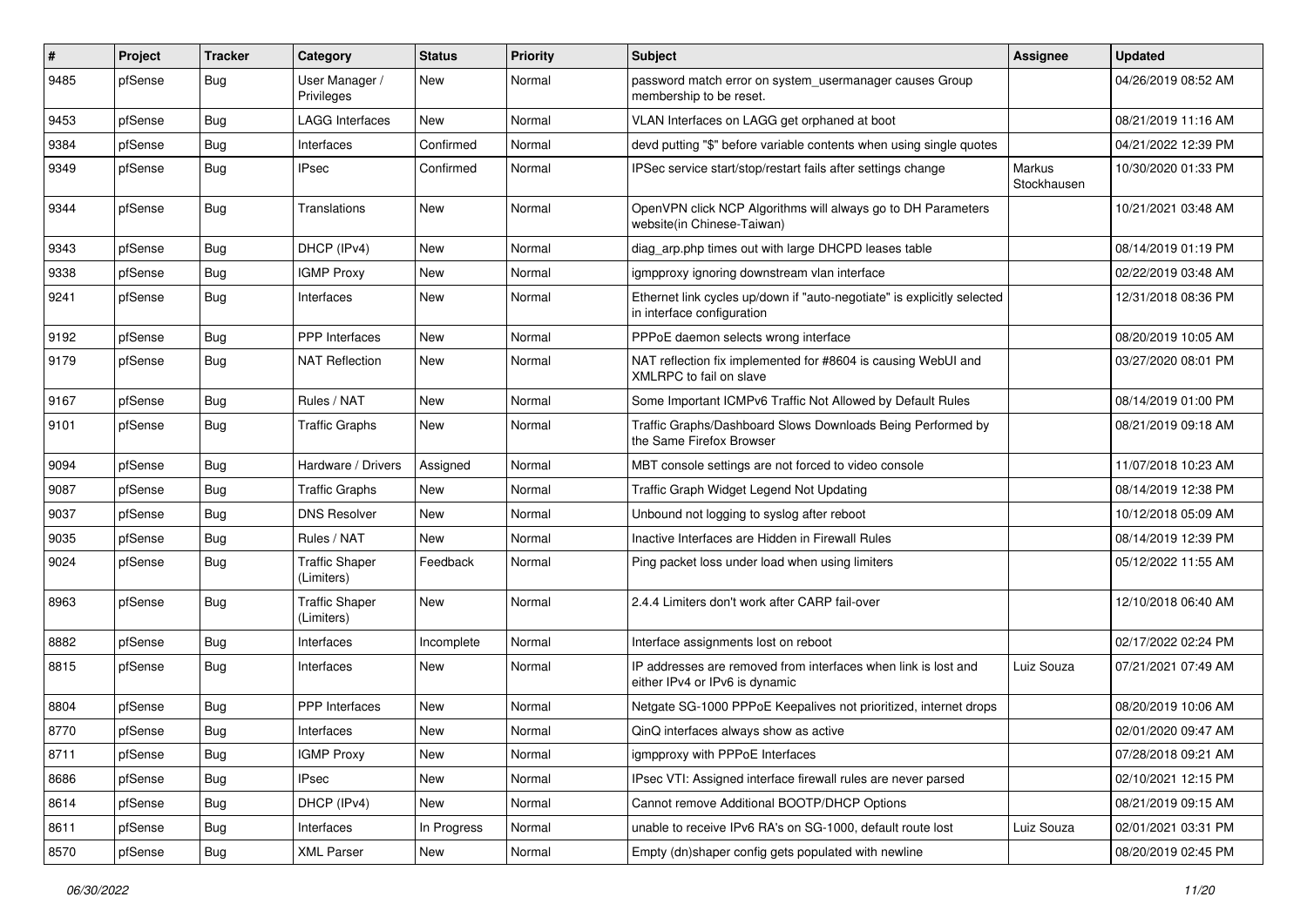| $\vert$ # | Project | <b>Tracker</b> | Category                        | <b>Status</b> | <b>Priority</b> | <b>Subject</b>                                                                                                          | <b>Assignee</b> | <b>Updated</b>      |
|-----------|---------|----------------|---------------------------------|---------------|-----------------|-------------------------------------------------------------------------------------------------------------------------|-----------------|---------------------|
| 8567      | pfSense | Bug            | CARP                            | <b>New</b>    | Normal          | Using IPv6 VIP alias for services may affect CARP IPv6 VIP work                                                         |                 | 06/12/2018 01:26 PM |
| 8566      | pfSense | Bug            | CARP                            | <b>New</b>    | Normal          | Wrong IPv6 source in NS request in case using of IPv6 alias                                                             |                 | 06/12/2018 01:26 PM |
| 8526      | pfSense | Bug            | Interfaces                      | <b>New</b>    | Normal          | DHCP client ignores server replies when 802.1g tagging is used                                                          |                 | 08/14/2019 10:52 AM |
| 8512      | pfSense | Bug            | PPP Interfaces                  | <b>New</b>    | Normal          | PPPoE reconnect fails after interface flap                                                                              |                 | 08/20/2019 10:06 AM |
| 8435      | pfSense | Bug            | Interfaces                      | <b>New</b>    | Normal          | DHCPv6 unusable in certain circumstances (US AT&T Fiber, etc.)                                                          |                 | 08/14/2019 10:52 AM |
| 8432      | pfSense | <b>Bug</b>     | <b>Dynamic DNS</b>              | <b>New</b>    | Normal          | Dynamic DNS Client gives an error that it can't find IPv6 address<br>when WAN interface is a LAGG                       |                 | 09/17/2020 05:23 AM |
| 8419      | pfSense | Bug            | Web Interface                   | New           | Normal          | webgui, when menubar is fixed to the top of the screen, the last<br>items of long menus cannot be seen/used.            |                 | 07/19/2018 03:10 PM |
| 8406      | pfSense | Bug            | Dynamic DNS                     | New           | Normal          | DDNS IPV6 Cloudflare Client does not detect PPOE address                                                                |                 | 03/31/2018 11:56 AM |
| 8401      | pfSense | Bug            | Installer                       | New           | Normal          | Issues related to keys representing alphabetic characters specific<br>to Scandinavian languages and to some other keys. |                 | 03/30/2018 11:06 AM |
| 8380      | pfSense | <b>Bug</b>     | <b>OpenVPN</b>                  | <b>New</b>    | Normal          | OpenVPN RADIUS password length is not constant                                                                          | Jim Pingle      | 07/17/2020 11:46 AM |
| 8343      | pfSense | <b>Bug</b>     | Gateways                        | <b>New</b>    | Normal          | Gateway Routes (Default Routes) not removed in Kernel when<br>removed from GUI                                          |                 | 05/14/2020 01:22 AM |
| 8335      | pfSense | Bug            | LAGG Interfaces                 | New           | Normal          | System hang with LACP downlink to UniFi switch                                                                          |                 | 08/21/2019 11:18 AM |
| 8325      | pfSense | Bug            | UPnP/NAT-PMP                    | New           | Normal          | UPnP not available for pppoe-Clients                                                                                    |                 | 11/15/2020 10:33 AM |
| 8324      | pfSense | <b>Bug</b>     | Hardware / Drivers              | New           | Normal          | bxe cards require promisc for OSPF                                                                                      | Luiz Souza      | 05/25/2020 03:19 PM |
| 8313      | pfSense | <b>Bug</b>     | Notifications                   | New           | Normal          | STARTTLS auto detection not working                                                                                     |                 | 04/21/2022 12:39 PM |
| 8285      | pfSense | <b>Bug</b>     | Web Interface                   | New           | Normal          | Actions on stale data may result in catastrophic results                                                                |                 | 01/16/2018 08:08 PM |
| 8263      | pfSense | <b>Bug</b>     | <b>Traffic Shaper</b><br>(ALTQ) | New           | Normal          | Cannot create a nonlinear `Link Share` service curve because of:<br>"the sum of the child bandwidth higher than parent" |                 | 11/05/2020 07:31 AM |
| 8207      | pfSense | Bug            | <b>Operating System</b>         | New           | Normal          | 2.4 cannot boot as a Xen VM with more than 7 NICs                                                                       |                 | 06/25/2022 05:42 PM |
| 8179      | pfSense | Bug            | DHCP (IPv4)                     | Feedback      | Normal          | Incorrect reverse DNS zone in DHCP server config for<br>non-octet-aligned subnet mask                                   | Renato Botelho  | 02/09/2022 11:17 PM |
| 8177      | pfSense | <b>Bug</b>     | Package System                  | <b>New</b>    | Normal          | "/xsl/package.xsl" is referenced in package XML files but not on<br>the firewall                                        |                 | 08/14/2019 09:56 AM |
| 8176      | pfSense | Bug            | Package System                  | <b>New</b>    | Normal          | ./schema/packages.dtd -- referenced in *xml, but missing?                                                               |                 | 12/09/2017 06:52 PM |
| 8130      | pfSense | <b>Bug</b>     | <b>Traffic Graphs</b>           | New           | Normal          | Status - Monitoring - Area chart displays traffic data differently than<br>Line or Bar charts                           |                 | 11/26/2017 01:40 PM |
| 8122      | pfSense | <b>Bug</b>     | <b>OpenVPN</b>                  | New           | Normal          | openypn client is unable to use OTP (temporary) passwords                                                               |                 | 04/16/2018 09:28 AM |
| 8113      | pfSense | Bug            | Interfaces                      | <b>New</b>    | Normal          | MTU setting on bridge, openypn clients ignored                                                                          |                 | 12/31/2021 05:55 PM |
| 8100      | pfSense | Bug            | CARP                            | New           | Normal          | pfsync Initially Deletes States on Primary for Connections<br>Established through Secondary                             | Luiz Souza      | 02/08/2022 12:59 PM |
| 8095      | pfSense | Bug            | Translations                    | <b>New</b>    | Normal          | Unescaped simple quotes break JavaScript features when the<br>French translation is enabled                             |                 | 08/21/2019 09:06 AM |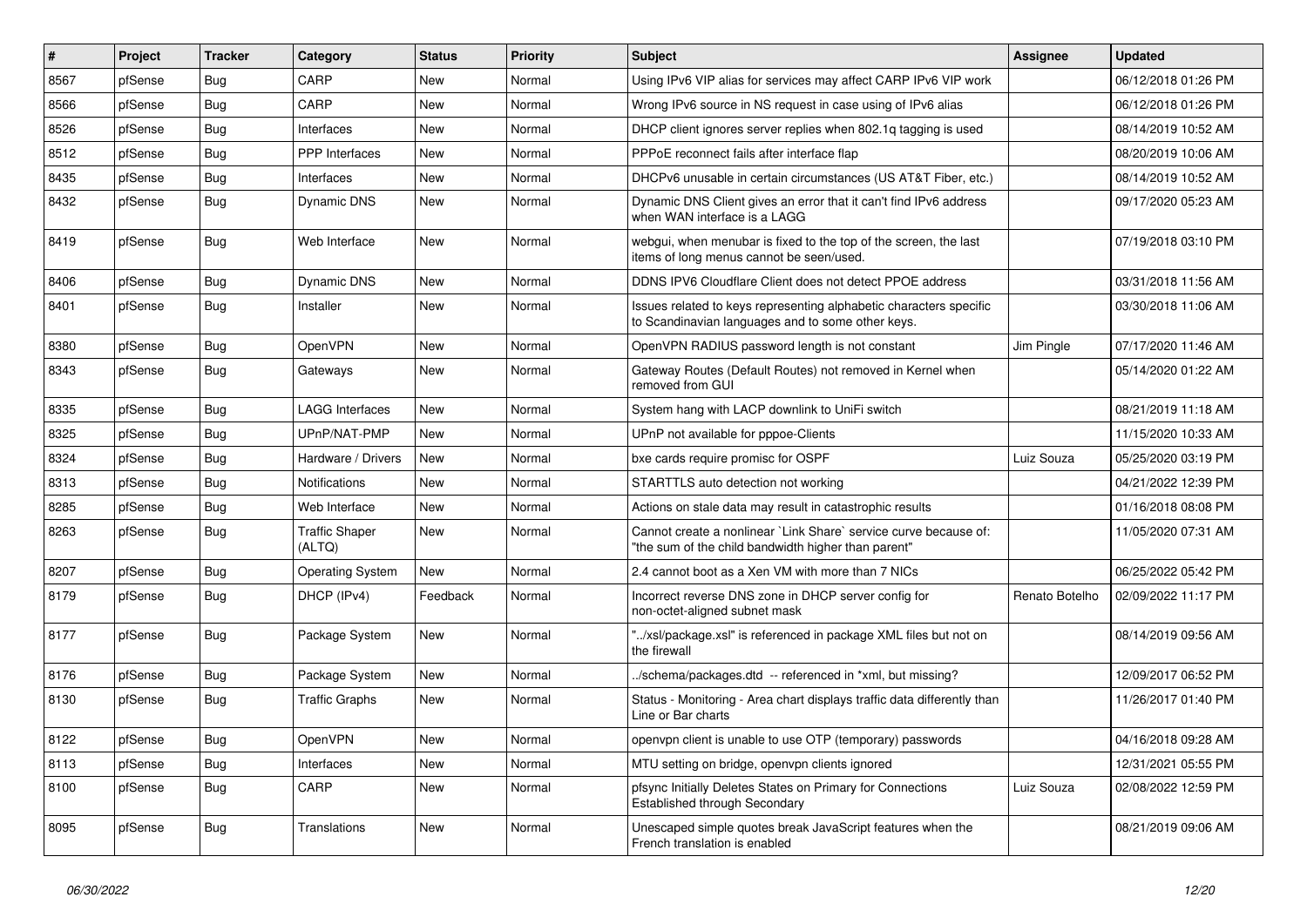| #    | Project | <b>Tracker</b> | Category                                        | <b>Status</b> | <b>Priority</b> | Subject                                                                                                                           | Assignee   | <b>Updated</b>      |
|------|---------|----------------|-------------------------------------------------|---------------|-----------------|-----------------------------------------------------------------------------------------------------------------------------------|------------|---------------------|
| 8087 | pfSense | Bug            | Authentication                                  | New           | Normal          | Provide Calling-Station-ID to RADIUS backed VPN connections                                                                       |            | 06/06/2020 05:36 AM |
| 8076 | pfSense | Bug            | Backup / Restore                                | New           | Normal          | User can easily apply an unusable interface configuration after<br>restore                                                        |            | 08/14/2019 10:52 AM |
| 8073 | pfSense | Bug            | <b>IPsec</b>                                    | New           | Normal          | Traffic inexplicably not going through IPSEC despite (in theory)<br>matching SPs                                                  |            | 11/09/2017 02:51 AM |
| 8072 | pfSense | Bug            | <b>Traffic Shaper</b><br>(Limiters)             | New           | Normal          | Limiter / Queue mask issues?                                                                                                      | Ivor Kreso | 11/08/2017 07:56 PM |
| 8066 | pfSense | Bug            | Routing                                         | New           | Normal          | Static routes not applied when they go out a interface using carp                                                                 |            | 11/08/2017 02:04 AM |
| 8013 | pfSense | Bug            | <b>IPsec</b>                                    | <b>New</b>    | Normal          | IPsec MSS clamping value shared for IPv4 and IPv6                                                                                 | Luiz Souza | 10/28/2021 01:37 PM |
| 8004 | pfSense | Bug            | <b>NAT Reflection</b>                           | New           | Normal          | Error notice for a deleted NAT that had a RULE or an existing NAT<br>which is claimed to have no NAT port                         |            | 10/24/2017 06:39 PM |
| 7986 | pfSense | Bug            | Wireless                                        | New           | Normal          | WLAN card no longer properly initialized under 2.4.0                                                                              |            | 06/19/2020 08:08 AM |
| 7977 | pfSense | Bug            | Translations                                    | New           | Normal          | English text shown in stead of translated text (Routing - Gateway<br>groups - edit)                                               |            | 08/21/2019 11:28 AM |
| 7964 | pfSense | Bug            | Multi-WAN                                       | <b>New</b>    | Normal          | Restart openvpn on gateway switching                                                                                              |            | 08/19/2019 12:35 PM |
| 7943 | pfSense | Bug            | Web Interface                                   | New           | Normal          | CSS Overflow Fix for Drop Down Menus in webConfigurator                                                                           |            | 11/21/2020 02:54 PM |
| 7899 | pfSense | Bug            | <b>Traffic Shaper</b><br>(ALTQ)                 | <b>New</b>    | Normal          | a floating 'match' rule on LAN does not put traffic from a broswer on<br>a clientpc into a shaper queue                           |            | 09/28/2017 09:16 AM |
| 7863 | pfSense | Bug            | User Manager /<br>Privileges                    | <b>New</b>    | Normal          | The "WebCfg - All pages" permission inclueds the "User - System:<br>Shell account access" even though that is not a WebCofg page. |            | 09/16/2017 05:13 AM |
| 7821 | pfSense | Bug            | DHCP (IPv6)                                     | New           | Normal          | GIF does not support broadcast                                                                                                    |            | 08/29/2017 10:50 AM |
| 7779 | pfSense | Bug            | OpenVPN                                         | New           | Normal          | Traffic crossing a site-to-site OpenVPN tunnel fails to fragment.                                                                 |            | 06/02/2021 08:26 AM |
| 7757 | pfSense | <b>Bug</b>     | Backup / Restore                                | <b>New</b>    | Normal          | Auto Config Backup fails to upload unless Default Gateway is up                                                                   |            | 08/16/2019 12:47 PM |
| 7737 | pfSense | Bug            | <b>IPv6 Router</b><br>Advertisements<br>(RADVD) | New           | Normal          | radvd error message                                                                                                               |            | 08/13/2019 09:41 AM |
| 7734 | pfSense | Bug            | DHCP (IPv6)                                     | New           | Normal          | Using opton ia pd0 does not renew prefix and prefix get dropped                                                                   |            | 07/31/2017 03:46 AM |
| 7665 | pfSense | Bug            | Aliases / Tables                                | New           | Normal          | Host range validation for Aliases is not strict enough                                                                            |            | 08/21/2019 11:01 AM |
| 7590 | pfSense | Bug            | <b>Diagnostics</b>                              | New           | Normal          | diag edit do not save when nothing to sae (in directory browse<br>view)                                                           |            | 05/20/2017 05:04 PM |
| 7589 | pfSense | Bug            | <b>Diagnostics</b>                              | New           | Normal          | diag edit.php old print info box                                                                                                  |            | 05/20/2017 05:02 PM |
| 7551 | pfSense | Bug            | Rules / NAT                                     | New           | Normal          | Dynamic IPsec endpoints not added to rule set after WAN down/up                                                                   |            | 05/16/2017 02:26 PM |
| 7476 | pfSense | Bug            | Logging                                         | New           | Normal          | Dirty buffer used to build log messages?                                                                                          |            | 04/17/2017 09:51 PM |
| 7430 | pfSense | <b>Bug</b>     | Interfaces                                      | New           | Normal          | pfsense-utils.inc - where_is_ipaddr_configured() should account for<br>loopback interface                                         |            | 08/13/2019 03:48 PM |
| 7420 | pfSense | Bug            | <b>IPsec</b>                                    | New           | Normal          | ipsec status freezing                                                                                                             |            | 02/13/2020 09:09 AM |
| 7402 | pfSense | <b>Bug</b>     | Web Interface                                   | New           | Normal          | Inconsistent use of htmlentities validation checks                                                                                |            | 03/21/2017 08:58 AM |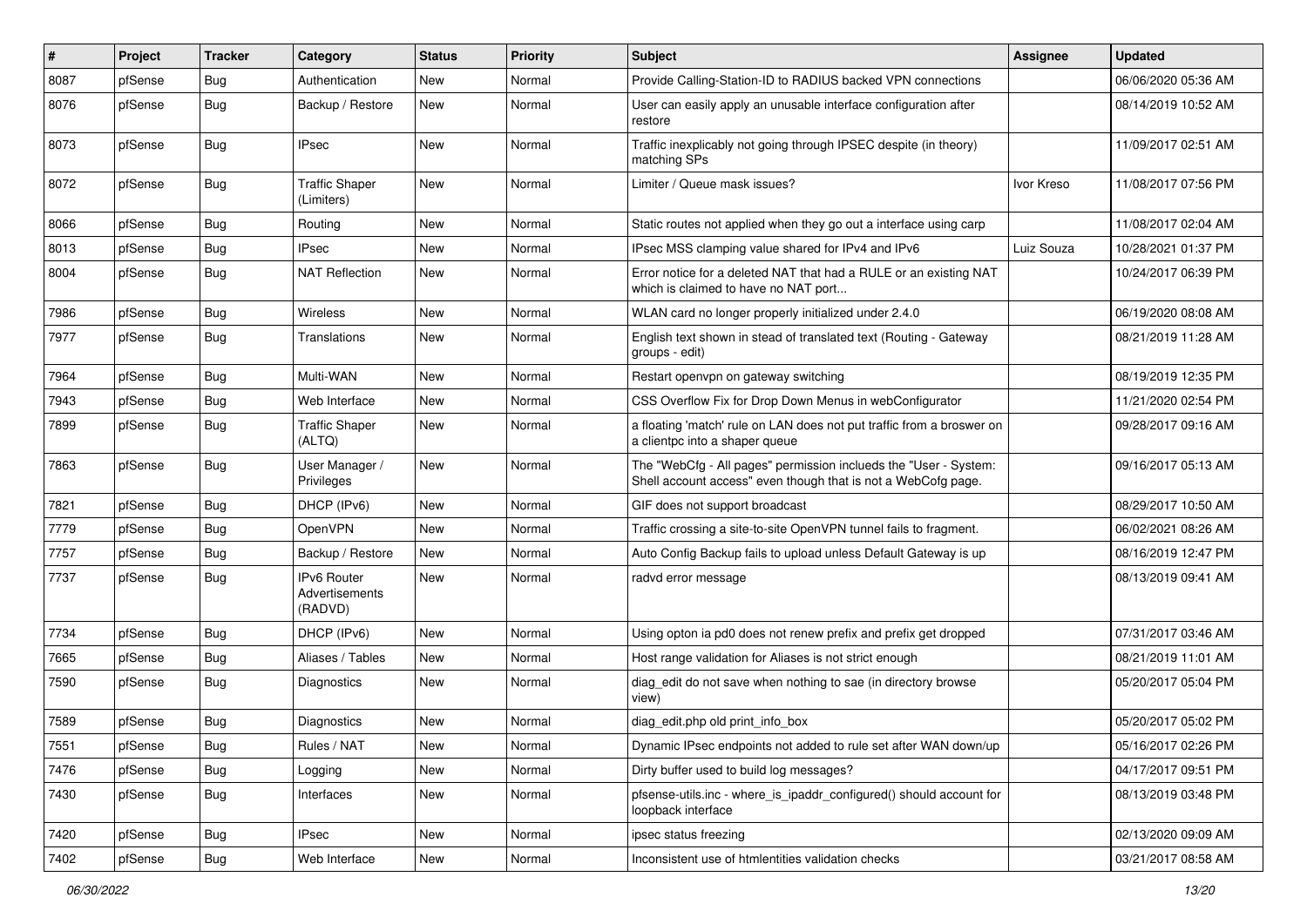| $\vert$ # | Project | <b>Tracker</b> | Category                                        | <b>Status</b> | <b>Priority</b> | Subject                                                                                                                                                | <b>Assignee</b> | <b>Updated</b>      |
|-----------|---------|----------------|-------------------------------------------------|---------------|-----------------|--------------------------------------------------------------------------------------------------------------------------------------------------------|-----------------|---------------------|
| 7400      | pfSense | Bug            | Traffic Graphs                                  | Assigned      | Normal          | Traffic Graphs show bad data on 2.3.3 1                                                                                                                | Jared Dillard   | 12/31/2021 05:47 PM |
| 7389      | pfSense | Bug            | <b>Traffic Shaper</b><br>(Limiters)             | In Progress   | Normal          | Limiter does not work with transparent proxy                                                                                                           | Luiz Souza      | 02/01/2021 03:31 PM |
| 7373      | pfSense | Bug            | Rules / NAT                                     | New           | Normal          | Firewall schedules GUI needs to be redone from scratch                                                                                                 |                 | 08/21/2019 08:56 AM |
| 7352      | pfSense | Bug            | Routing                                         | New           | Normal          | pfSense IPv6 static route is dumped after a WAN flap                                                                                                   |                 | 01/20/2022 09:35 AM |
| 7303      | pfSense | Bug            | <b>IPv6 Router</b><br>Advertisements<br>(RADVD) | <b>New</b>    | Normal          | ipv6 connectivity lost on pfSense reboot                                                                                                               |                 | 08/20/2019 12:23 PM |
| 7286      | pfSense | Bug            | <b>OpenVPN</b>                                  | Incomplete    | Normal          | OpenVPN client is unreliable when you have multiple tunnels                                                                                            |                 | 08/19/2019 03:28 PM |
| 7238      | pfSense | Bug            | Web Interface                                   | New           | Normal          | Menu layout broken when using "Hostname in Menu" with long<br>hostnames                                                                                |                 | 02/21/2017 07:01 AM |
| 7235      | pfSense | Bug            | <b>IPsec</b>                                    | New           | Normal          | 4860 has not got significant IPsec performance rising with enabled<br>HW acceleration                                                                  | Luiz Souza      | 12/18/2021 04:32 PM |
| 7195      | pfSense | Bug            | Package System                                  | New           | Normal          | pkg_edit.php - <checkenablefields> tag has no effect on fields other<br/>than checkbox/input</checkenablefields>                                       |                 | 08/21/2019 09:15 AM |
| 7172      | pfSense | Bug            | DHCP (IPv4)                                     | New           | Normal          | Sorting by hostname in Services > DHCP Server > LAN should be<br>"natural" (alphanumeric friendly)                                                     |                 | 08/20/2019 03:47 PM |
| 7152      | pfSense | Bug            | <b>DNS Resolver</b>                             | New           | Normal          | Unbound / DNS Resolver issue if "Register DHCP static mappings<br>in the DNS Resolver" set before wildcard DNS custom options                          |                 | 12/18/2021 04:59 PM |
| 7138      | pfSense | Bug            | DHCP (IPv6)                                     | Assigned      | Normal          | Pfsense wide dhcpv6 client doesn't recognise ifid statement                                                                                            |                 | 04/21/2022 12:39 PM |
| 7113      | pfSense | Bug            | Dashboard                                       | New           | Normal          | Interface name in Traffic Graphs                                                                                                                       |                 | 12/31/2021 05:40 PM |
| 7096      | pfSense | Bug            | <b>DNS Resolver</b>                             | Feedback      | Normal          | Unbound fails to start on boot if specific network devices are<br>configured in the "Network Interfaces"                                               |                 | 11/22/2021 08:59 AM |
| 7082      | pfSense | Bug            | Package System                                  | <b>New</b>    | Normal          | pkg_edit.php - impossible to use default_value with rowhelperfield                                                                                     |                 | 08/21/2019 09:15 AM |
| 7040      | pfSense | Bug            | Interfaces                                      | New           | Normal          | Issue when disabling an interface                                                                                                                      |                 | 12/26/2016 02:56 AM |
| 6993      | pfSense | Bug            | OpenVPN                                         | New           | Normal          | OpenVPN status error during CARP state transition                                                                                                      | James Webb      | 12/31/2021 05:44 PM |
| 6977      | pfSense | Bug            | Interfaces                                      | New           | Normal          | VLAN traffic is erroneously counted as underlying iface (untagged)<br>traffic                                                                          |                 | 08/13/2019 02:56 PM |
| 6926      | pfSense | Bug            | UPnP/NAT-PMP                                    | New           | Normal          | Miniupnp advertising expired IPv6 address                                                                                                              |                 | 01/15/2022 08:29 PM |
| 6823      | pfSense | Bug            | Interfaces                                      | New           | Normal          | No connectivity after changing link state to UP                                                                                                        |                 | 04/21/2022 12:39 PM |
| 6803      | pfSense | Bug            | Web Interface                                   | New           | Normal          | CSRF timeout occurs when it (probably) shouldn't                                                                                                       |                 | 11/03/2016 09:43 PM |
| 6799      | pfSense | <b>Bug</b>     | Rules / NAT                                     | New           | Normal          | Using NOT (!) with interface subnet macros results unexpected<br>traffic passing when multiple subnets are included in the macro (i.e.<br>VIP subnets) |                 | 02/07/2022 02:18 PM |
| 6691      | pfSense | Bug            | DHCP (IPv6)                                     | New           | Normal          | dhcp6c quits after only two tries if no response was received                                                                                          |                 | 12/07/2020 04:25 PM |
| 6668      | pfSense | <b>Bug</b>     | <b>IPsec</b>                                    | Feedback      | Normal          | IPSec tunnel + L2TP/IPSec VPN - wrong PSK chosen by pfSense                                                                                            |                 | 09/21/2019 02:07 AM |
| 6627      | pfSense | Bug            | Rules / NAT                                     | New           | Normal          | floating tab match rules ignore quick action so should be removed                                                                                      |                 | 07/18/2016 02:15 PM |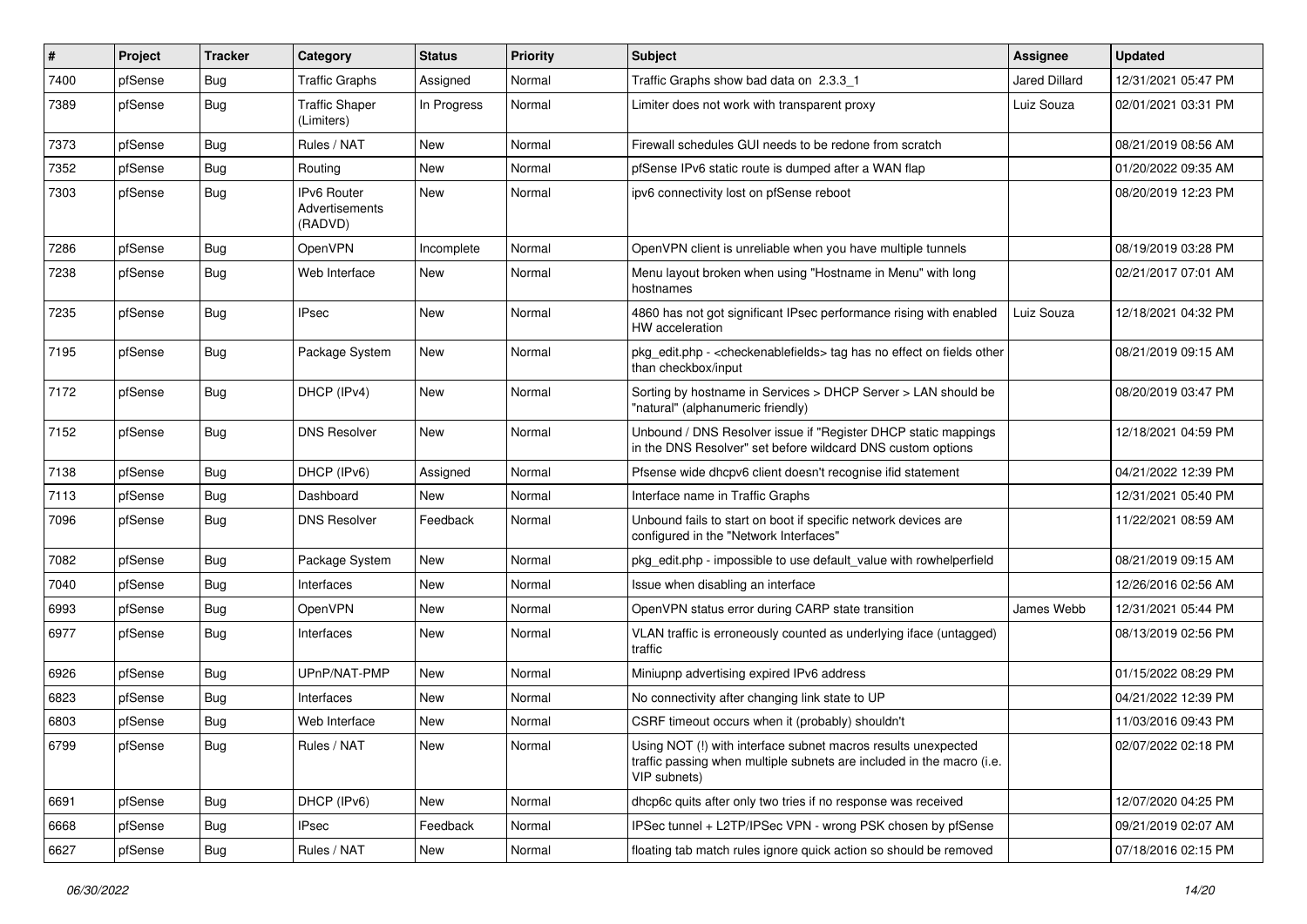| $\vert$ # | Project | <b>Tracker</b> | Category                                        | <b>Status</b> | <b>Priority</b> | Subject                                                                                               | <b>Assignee</b>        | <b>Updated</b>      |
|-----------|---------|----------------|-------------------------------------------------|---------------|-----------------|-------------------------------------------------------------------------------------------------------|------------------------|---------------------|
| 6624      | pfSense | Bug            | <b>IPsec</b>                                    | Confirmed     | Normal          | changes in IPsec config should down the connection                                                    | Jim Pingle             | 08/02/2021 12:08 PM |
| 6614      | pfSense | Bug            | Web Interface                                   | Confirmed     | Normal          | Dashboard high CPU usage                                                                              |                        | 07/14/2016 03:04 PM |
| 6605      | pfSense | Bug            | Interfaces                                      | Confirmed     | Normal          | rc.linkup logic issues with actions taken                                                             |                        | 07/12/2016 07:46 PM |
| 6580      | pfSense | <b>Bug</b>     | <b>Operating System</b>                         | Confirmed     | Normal          | Bridge with down member interface sends ICMP unreachables<br>where it shouldn't                       |                        | 07/05/2016 05:40 PM |
| 6541      | pfSense | Bug            | <b>IPv6 Router</b><br>Advertisements<br>(RADVD) | <b>New</b>    | Normal          | IPv6 RAs always include on-link prefix; clients may not use<br>DHCPv6 managed addresses               |                        | 08/13/2019 03:23 PM |
| 6517      | pfSense | Bug            | <b>IPsec</b>                                    | Confirmed     | Normal          | Adding mobile IPsec phase 2 entries requires restart of strongswan                                    |                        | 06/21/2016 11:04 PM |
| 6493      | pfSense | <b>Bug</b>     | Web Interface                                   | Confirmed     | Normal          | Dynamic DNS clients slow page load                                                                    |                        | 06/17/2016 03:43 AM |
| 6481      | pfSense | Bug            | <b>IPsec</b>                                    | New           | Normal          | loading EAP_RADIUS method failed                                                                      |                        | 03/24/2020 04:25 PM |
| 6398      | pfSense | Bug            | Configuration<br>Backend                        | New           | Normal          | If config cannot be loaded due to corruption or bug, it isn't handled<br>gracefully (just stops)      |                        | 08/13/2019 01:23 PM |
| 6370      | pfSense | <b>Bug</b>     | <b>IPsec</b>                                    | Confirmed     | Normal          | IPSEC bound to WAN gateway group and Dynamic DNS doesn't to<br>fail back tunnel to WAN on DDNS update |                        | 08/31/2021 07:38 AM |
| 6362      | pfSense | Bug            | DHCP (IPv4)                                     | Confirmed     | Normal          | DHCP Client ID not used                                                                               |                        | 07/09/2021 06:30 AM |
| 6333      | pfSense | Bug            | Gateway Monitoring                              | Confirmed     | Normal          | Bootup starts/restarts dpinger multiple times                                                         | Luiz Souza             | 11/16/2020 01:11 PM |
| 6321      | pfSense | Bug            | L <sub>2</sub> TP                               | New           | Normal          | Problem with connecting I2tp over ipsec from android and windows                                      |                        | 11/13/2020 11:01 AM |
| 6295      | pfSense | Bug            | <b>Traffic Shaper</b><br>(Limiters)             | New           | Normal          | Crash upon applying CODELQ to untagged parent interface when<br>also applied to daughter VLAN         | Luiz Souza             | 08/20/2019 02:44 PM |
| 6289      | pfSense | Bug            | Interfaces                                      | <b>New</b>    | Normal          | IPv6 address not given to track6 interfaces on create                                                 |                        | 12/30/2021 04:17 AM |
| 6220      | pfSense | Bug            | <b>Operating System</b>                         | Confirmed     | Normal          | state mismatch with host-initiated traffic matching binat to IP not<br>locally assigned               | Luiz Souza             | 06/08/2016 09:23 AM |
| 6186      | pfSense | Bug            | Services                                        | New           | Normal          | race conditions in service startup                                                                    |                        | 04/21/2022 12:39 PM |
| 6167      | pfSense | Bug            | <b>IPsec</b>                                    | Confirmed     | Normal          | IPsec IPComp not working                                                                              | George<br>Neville-Neil | 09/22/2020 06:07 PM |
| 6051      | pfSense | Bug            | DHCP (IPv6)                                     | New           | Normal          | DHCPv6 Client Failure for additional WAN Address causes<br>2-seconds-service-restart-loop             |                        | 12/03/2020 01:08 AM |
| 6029      | pfSense | <b>Bug</b>     | <b>XML Parser</b>                               | New           | Normal          | Unhelpful error messages in xmlparse*.inc and generally                                               |                        | 08/13/2019 12:52 PM |
| 5887      | pfSense | Bug            | Interfaces                                      | Confirmed     | Normal          | hardware_offloading_applyflags sets/unsets most values when<br>already set correctly                  |                        | 07/06/2016 03:31 PM |
| 5849      | pfSense | <b>Bug</b>     | CARP                                            | New           | Normal          | Routing fail on CARP IPsec                                                                            |                        | 12/18/2021 04:41 PM |
| 5791      | pfSense | <b>Bug</b>     | Rules / NAT                                     | Confirmed     | Normal          | tftp-proxy functionality is easilly broken by unrelated rules                                         |                        | 07/10/2016 12:24 AM |
| 5786      | pfSense | <b>Bug</b>     | Web Interface                                   | New           | Normal          | Check WebConfigurator port for conflicts                                                              |                        | 04/21/2022 12:39 PM |
| 5652      | pfSense | <b>Bug</b>     | Authentication                                  | New           | Normal          | Radius IETF Class Group Assignment - Incorrect Standard                                               |                        | 08/13/2019 01:39 PM |
| 5629      | pfSense | Bug            | <b>IPsec</b>                                    | New           | Normal          | Allow for IPsec configuration using certs without a CA                                                |                        | 12/31/2021 05:21 PM |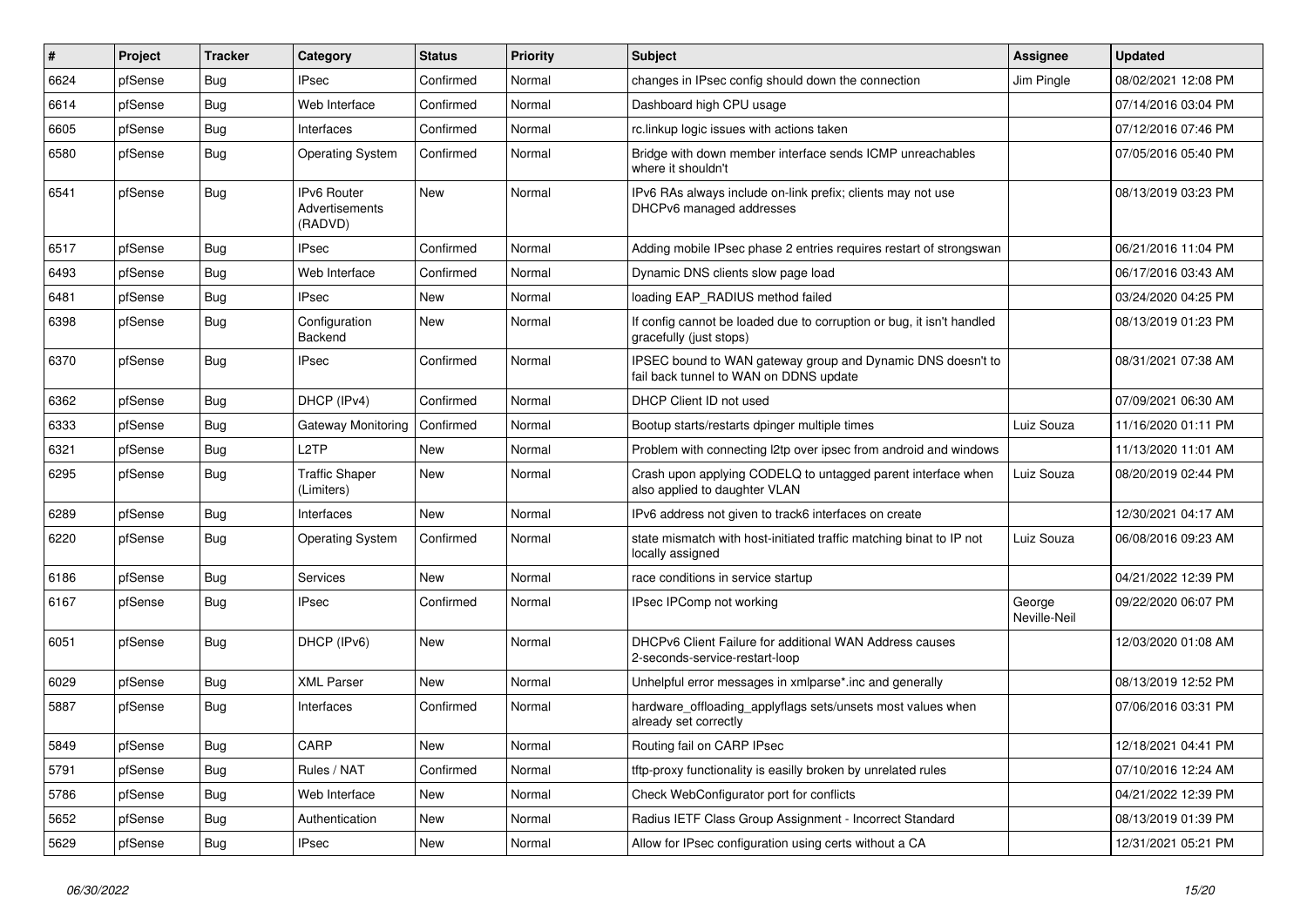| $\vert$ # | Project | <b>Tracker</b> | Category                            | <b>Status</b> | <b>Priority</b> | Subject                                                                                                         | <b>Assignee</b> | <b>Updated</b>      |
|-----------|---------|----------------|-------------------------------------|---------------|-----------------|-----------------------------------------------------------------------------------------------------------------|-----------------|---------------------|
| 5367      | pfSense | Bug            | Web Interface                       | New           | Normal          | Safari repeatedly tries to reload dashboard                                                                     | Jared Dillard   | 08/22/2016 11:08 AM |
| 5306      | pfSense | Bug            | Package System                      | New           | Normal          | textarea fields should have linebreaks sanitized automatically on<br>save                                       |                 | 03/03/2017 04:15 AM |
| 5253      | pfSense | Bug            | <b>PPP</b> Interfaces               | <b>New</b>    | Normal          | 3gstats.php 100% CPU                                                                                            |                 | 01/08/2022 05:02 PM |
| 5075      | pfSense | Bug            | Rules / NAT                         | Confirmed     | Normal          | pf errors that don't return a line number on first line don't file notice                                       |                 | 09/01/2015 06:42 PM |
| 4740      | pfSense | Bug            | Wireless                            | New           | Normal          | Intel wireless kernel panic in infrastructure mode with WPA                                                     |                 | 11/13/2020 08:38 AM |
| 4680      | pfSense | Bug            | <b>DHCP Relay</b>                   | New           | Normal          | DHCP relay does not work with DHCP server on other end of<br>OpenVPN tunnel                                     |                 | 05/05/2015 06:55 PM |
| 4604      | pfSense | Bug            | <b>NTPD</b>                         | New           | Normal          | NTP time server entries may or may not work, depending upon<br>interfaces selected when configuring NTP service |                 | 12/11/2021 07:59 PM |
| 4500      | pfSense | Bug            | UPnP/NAT-PMP                        | Confirmed     | Normal          | Some miniupnp port mappings are not displayed in the Status page                                                |                 | 04/25/2022 12:49 PM |
| 4479      | pfSense | Bug            | <b>Operating System</b>             | New           | Normal          | Firewall rules won't match GRE interface after applying IPSEC<br>transport encryption on GRE tunnel             | Luiz Souza      | 08/20/2021 08:46 AM |
| 4474      | pfSense | Bug            | Package System                      | Confirmed     | Normal          | IP address change triggers reload of all packages                                                               |                 | 02/13/2017 07:21 AM |
| 4467      | pfSense | Bug            | <b>Traffic Shaper</b><br>(ALTQ)     | New           | Normal          | Traffic Graphs shows wrong throughput when traffic shaping<br>enabled                                           |                 | 02/23/2015 05:31 PM |
| 4428      | pfSense | Bug            | Interfaces                          | Confirmed     | Normal          | Setting media option on em(4) leads to infinite link cycling                                                    |                 | 07/06/2016 12:45 AM |
| 4406      | pfSense | <b>Bug</b>     | <b>Operating System</b>             | Confirmed     | Normal          | ALTQ problems with wireless cloned interfaces                                                                   | Luiz Souza      | 11/19/2015 12:06 AM |
| 4345      | pfSense | Bug            | <b>Operating System</b>             | Confirmed     | Normal          | Traffic Shaping doesn't work with Xen netfront driver                                                           |                 | 12/31/2021 05:30 PM |
| 4154      | pfSense | Bug            | User Manager /<br>Privileges        | Confirmed     | Normal          | RADIUS authentication not working over IPv6                                                                     |                 | 04/21/2022 12:39 PM |
| 4061      | pfSense | Bug            | DHCP (IPv4)                         | Confirmed     | Normal          | dhcpd doesn't send client-hostname to peer, breaking DHCP lease<br>registrations w/HA                           |                 | 02/24/2017 08:58 PM |
| 3824      | pfSense | Bug            | <b>Traffic Shaper</b><br>(Limiters) | Confirmed     | Normal          | Limiters on bridge break traffic outside locally-configured IP<br>subnets                                       | Luiz Souza      | 11/03/2016 07:16 PM |
| 3796      | pfSense | <b>Bug</b>     | Diagnostics                         | Confirmed     | Normal          | States summary fails and is very slow with large state tables                                                   |                 | 12/11/2021 08:03 PM |
| 3771      | pfSense | Bug            | DHCP (IPv4)                         | <b>New</b>    | Normal          | Webinterface and dhcpdcrashes with 500+ static leases                                                           |                 | 08/21/2019 09:26 AM |
| 3706      | pfSense | Bug            | User Manager /<br>Privileges        | New           | Normal          | Permission order affects default page on limited accounts, but can't<br>reorder                                 |                 | 02/06/2016 04:10 AM |
| 3465      | pfSense | Bug            | <b>Traffic Shaper</b><br>(ALTQ)     | New           | Normal          | Editing Traffic Shaper queues causes status_queues.php error                                                    |                 | 02/19/2014 01:53 AM |
| 3404      | pfSense | Bug            | DHCP (IPv4)                         | New           | Normal          | DHCP Server Fails to Start on Interfaces that are Slow to Come<br><b>Online During Boot</b>                     |                 | 02/11/2014 05:09 PM |
| 3382      | pfSense | Bug            | <b>IGMP Proxy</b>                   | New           | Normal          | IGMPPROXY fails with more than 32 interfaces                                                                    |                 | 07/12/2016 11:01 PM |
| 3358      | pfSense | Bug            | Package System                      | New           | Normal          | new version of <include_file> is not required during reinstall_all</include_file>                               |                 | 12/26/2014 12:13 PM |
| 3326      | pfSense | <b>Bug</b>     | <b>PPP</b> Interfaces               | New           | Normal          | IPv6 only PPPoE connection                                                                                      |                 | 11/18/2013 09:37 AM |
| 3312      | pfSense | <b>Bug</b>     | <b>IPsec</b>                        | New           | Normal          | Gateway on IPsec rules is not functional in pf                                                                  |                 | 01/28/2020 10:09 PM |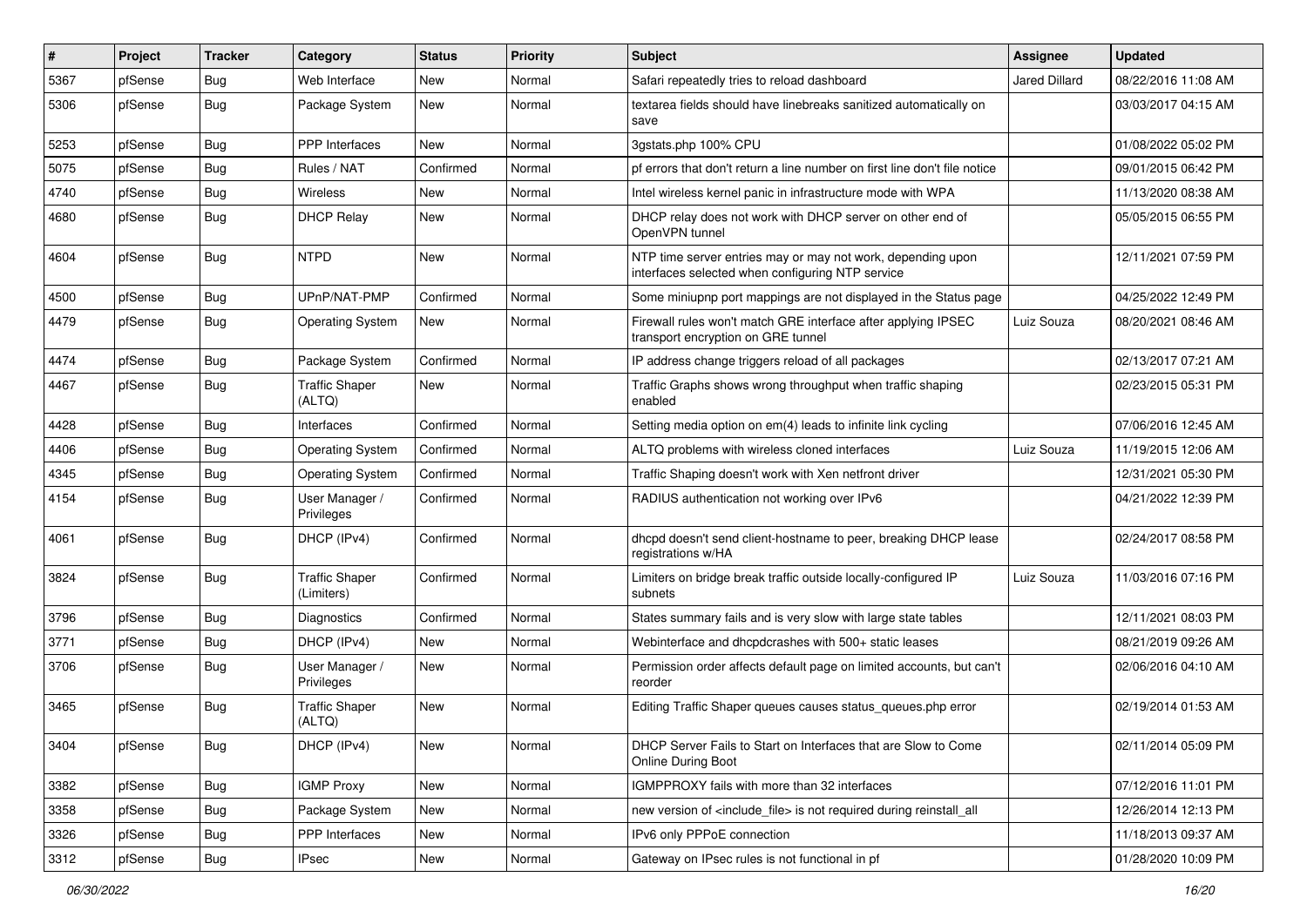| ∦     | Project | <b>Tracker</b> | Category                            | <b>Status</b>                 | <b>Priority</b> | Subject                                                                                                                                        | <b>Assignee</b> | <b>Updated</b>      |
|-------|---------|----------------|-------------------------------------|-------------------------------|-----------------|------------------------------------------------------------------------------------------------------------------------------------------------|-----------------|---------------------|
| 3132  | pfSense | Bug            | <b>Gateway Monitoring</b>           | In Progress                   | Normal          | Gateway events for IPv6 affect IPv4 services and vice versa                                                                                    | Viktor Gurov    | 06/28/2022 12:01 PM |
| 2367  | pfSense | Bug            | Rules / NAT                         | New                           | Normal          | display negate rules in firewall rules php and evaluate when added                                                                             |                 | 05/07/2012 06:11 PM |
| 2335  | pfSense | Bug            | <b>Operating System</b>             | New                           | Normal          | IGMPProxy and CARP Results in System Instability Upon Reboot                                                                                   |                 | 07/19/2014 10:25 PM |
| 2308  | pfSense | Bug            | <b>Traffic Shaper</b><br>(ALTQ)     | New                           | Normal          | HFSC WebUI doesn't check for "Bandwidth" setting                                                                                               |                 | 12/04/2012 07:12 PM |
| 2138  | pfSense | <b>Bug</b>     | <b>RRD Graphs</b>                   | New                           | Normal          | RRD Wireless graph broken in BSS mode                                                                                                          |                 | 02/06/2016 04:59 AM |
| 1890  | pfSense | Bug            | Translations                        | New                           | Normal          | No gettext support in console scripts                                                                                                          |                 | 08/13/2019 12:24 PM |
| 1849  | pfSense | Bug            | <b>Traffic Shaper</b><br>(ALTQ)     | New                           | Normal          | Traffic shaper - By Queue view needs to show/use friendly inerface<br>names                                                                    |                 | 01/10/2022 08:10 AM |
| 1848  | pfSense | Bug            | <b>Traffic Shaper</b><br>(Limiters) | Confirmed                     | Normal          | Limiters after policy routing has taken place do not behave correctly                                                                          |                 | 10/25/2014 09:18 PM |
| 1819  | pfSense | Bug            | <b>DNS Resolver</b>                 | New                           | Normal          | DNS Resolver Not Registering DHCP Server Specified Domain<br>Name                                                                              | Luiz Souza      | 04/28/2022 01:53 PM |
| 1813  | pfSense | <b>Bug</b>     | Rules / NAT                         | Confirmed                     | Normal          | Static routes on WAN interfaces overridden by route-to for<br>firewall-initiated traffic                                                       |                 | 11/09/2016 02:06 PM |
| 1675  | pfSense | Bug            | <b>Captive Portal</b>               | New                           | Normal          | Captive portal logout problems with pop-up blockers.                                                                                           | Jared Dillard   | 03/28/2016 01:37 PM |
| 1667  | pfSense | Bug            | L2TP                                | New                           | Normal          | L2TP server does not respond properly from a CARP VIP                                                                                          |                 | 12/11/2021 07:43 PM |
| 1186  | pfSense | Bug            | <b>RRD Graphs</b>                   | Confirmed                     | Normal          | When in pure routing mode the rrd graphs are blank                                                                                             |                 | 09/16/2015 04:31 PM |
| 13316 | pfSense | Regression     | Operating System                    | Feedback                      | Normal          | 'vmstat -m'' value for "temp" is accounted for incorrectly,<br>resulting in underflows                                                         | Mateusz Guzik   | 06/29/2022 10:01 AM |
| 13290 | pfSense | Regression     | <b>Captive Portal</b>               | Feedback                      | Normal          | Error "dummynet: bad switch 21!" with Captive Portals and<br>Limiters active                                                                   |                 | 06/30/2022 08:06 AM |
| 13248 | pfSense | Regression     | DHCP (IPv6)                         | New                           | Normal          | IPv6 Router Advertisements runs when config.xml does not contain<br>an entry for the interface                                                 |                 | 06/05/2022 07:44 PM |
| 12821 | pfSense | Regression     | Hardware / Drivers                  | Confirmed                     | Normal          | Intel e1000 driver (em & igb) cannot pass VLAN0 tagged packets                                                                                 |                 | 06/05/2022 08:23 AM |
| 12581 | pfSense | Regression     | DHCP (IPv6)                         | New                           | Normal          | CARP IPv6 assigned address does not get advertised to endpoints<br>with RADV                                                                   |                 | 12/16/2021 02:34 PM |
| 12549 | pfSense | Regression     | <b>IPsec</b>                        | New                           | Normal          | Per-user Mobile IPsec settings are not applied to connecting mobile   Jim Pingle<br>clients                                                    |                 | 06/28/2022 12:01 PM |
| 12382 | pfSense | Regression     | OpenVPN                             | New                           | Normal          | Certificate Depth checking creates OpenVPN micro-outages every<br>time a user authenticates after 2.5.2 upgrade                                |                 | 01/17/2022 04:17 AM |
| 12215 | pfSense | Regression     | OpenVPN                             | Feedback                      | Normal          | OpenVPN does not resync when running on a gateway group                                                                                        |                 | 12/22/2021 05:49 AM |
| 11570 | pfSense | Regression     | Gateways                            | <b>Pull Request</b><br>Review | Normal          | Gateway monitoring services is not always restarted on interface<br>events, which may prevent a WAN from recovering back to an<br>online state | Viktor Gurov    | 06/28/2022 12:01 PM |
| 11545 | pfSense | Regression     | Interfaces                          | Feedback                      | Normal          | Primary interface address is not always used when VIPs are<br>present                                                                          | Reid Linnemann  | 06/28/2022 12:01 PM |
| 13305 | pfSense | Feature        | Certificates                        | New                           | Normal          | Certificate Revocation page should show expiration date                                                                                        |                 | 06/27/2022 10:26 AM |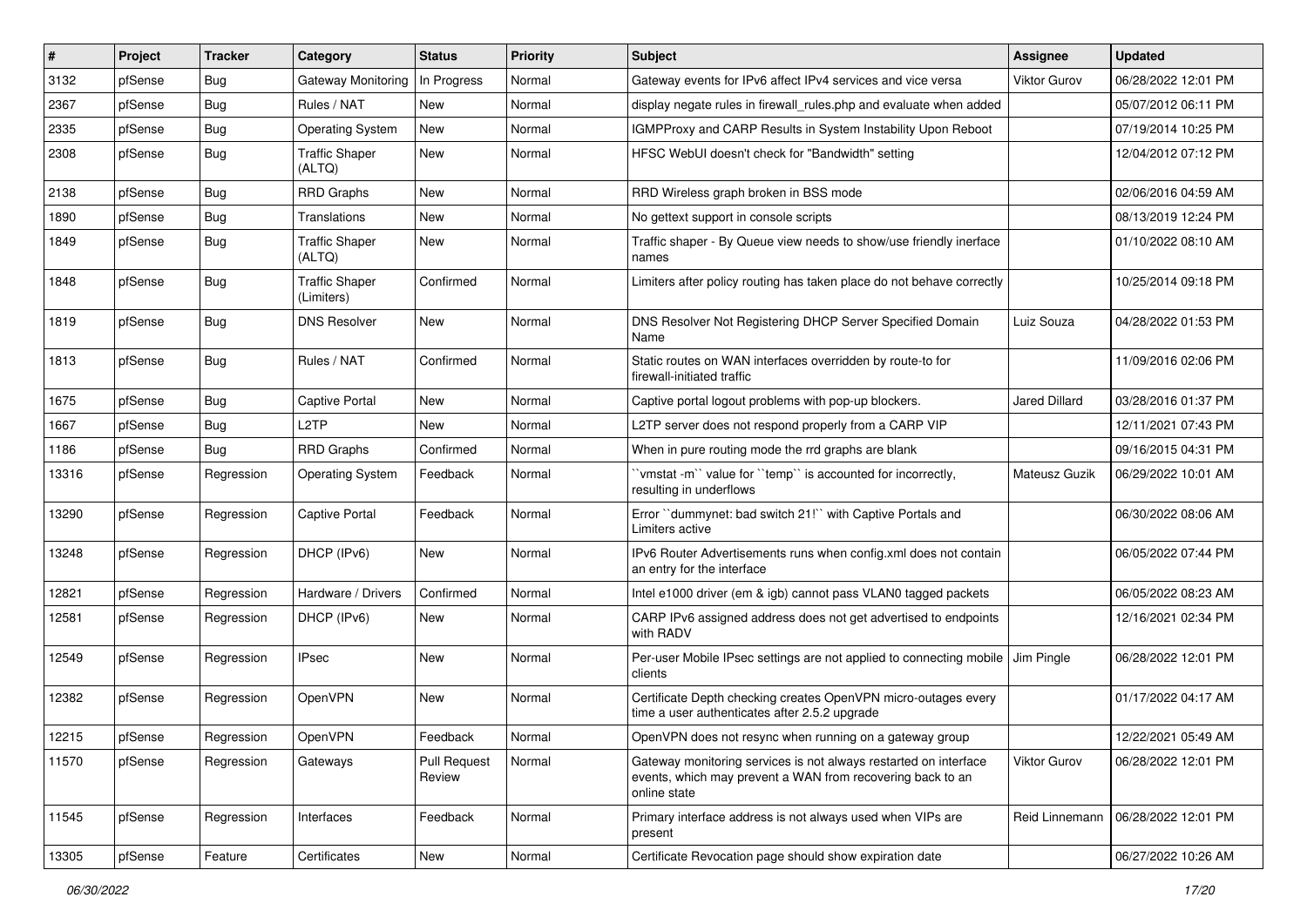| #     | Project | <b>Tracker</b> | Category                        | <b>Status</b>                 | <b>Priority</b> | <b>Subject</b>                                                            | Assignee          | <b>Updated</b>      |
|-------|---------|----------------|---------------------------------|-------------------------------|-----------------|---------------------------------------------------------------------------|-------------------|---------------------|
| 13304 | pfSense | Feature        | <b>Traffic Shaper</b><br>(ALTQ) | <b>Pull Request</b><br>Review | Normal          | Add Broadcom Netextreme II (bxe) to the altg capable check                |                   | 06/28/2022 12:01 PM |
| 13297 | pfSense | Feature        | Routing                         | New                           | Normal          | Support for Gateway Groups as Static Route destinations                   |                   | 06/24/2022 07:41 AM |
| 13296 | pfSense | Feature        | DHCP (IPv6)                     | New                           | Normal          | Add support for DHCP6 OPTION PD EXCLUDE (RFC 6603)                        |                   | 06/24/2022 10:10 PM |
| 13293 | pfSense | Feature        | OpenVPN                         | <b>New</b>                    | Normal          | Option to set auth-gen-token in OpenVPN GUI                               |                   | 06/21/2022 02:35 PM |
| 13287 | pfSense | Feature        | Configuration<br>Backend        | New                           | Normal          | Encode OpenVPN Custom Options                                             |                   | 06/20/2022 10:33 AM |
| 13264 | pfSense | Feature        | <b>IPsec</b>                    | <b>New</b>                    | Normal          | IPSec Phase2 select multiple PFS key groups                               |                   | 06/10/2022 04:29 PM |
| 13260 | pfSense | Feature        | Authentication                  | New                           | Normal          | Add support for OpenVPN static-challenge                                  |                   | 06/09/2022 02:04 PM |
| 13256 | pfSense | Feature        | DHCP (IPv4)                     | <b>New</b>                    | Normal          | Better handling of duplicate IPs in static DHCP assignments               |                   | 06/11/2022 04:51 PM |
| 13245 | pfSense | Feature        | Aliases / Tables                | <b>Pull Request</b><br>Review | Normal          | Type column on Alias lists                                                | Jim Pingle        | 06/28/2022 12:01 PM |
| 13244 | pfSense | Feature        | Web Interface                   | New                           | Normal          | Add help text under Timezone settings in the GUI                          |                   | 06/03/2022 01:00 PM |
| 13242 | pfSense | Feature        | Gateway Monitoring   New        |                               | Normal          | Enhancements to static route creation/deletion for dpinger monitor<br>IPs |                   | 06/03/2022 11:20 AM |
| 13165 | pfSense | Feature        | Dashboard                       | <b>Pull Request</b><br>Review | Normal          | Feat: live update for Services dashboard widget                           |                   | 05/15/2022 01:48 AM |
| 13124 | pfSense | Feature        | Web Interface                   | <b>Pull Request</b><br>Review | Normal          | Option to wait for interface selection before displaying firewall rules   |                   | 06/28/2022 12:01 PM |
| 13094 | pfSense | Feature        | Packet Capture                  | <b>Pull Request</b><br>Review | Normal          | Allow packet capture filtering in tagged packets                          | Marcos<br>Mendoza | 04/24/2022 06:06 PM |
| 13091 | pfSense | Feature        | <b>OpenVPN</b>                  | New                           | Normal          | RFE: Ability to specify the order of OpenVPN Authentication<br>servers    |                   | 04/22/2022 04:30 PM |
| 13085 | pfSense | Feature        | OpenVPN                         | <b>Pull Request</b><br>Review | Normal          | OpenVPN: expose NBDD servers in GUI + fix GUI bugs                        | Jim Pingle        | 04/22/2022 11:09 AM |
| 13054 | pfSense | Feature        | Package System                  | New                           | Normal          | Package plugin hook for web server configuration stanzas                  | Jim Pingle        | 04/12/2022 03:04 PM |
| 13017 | pfSense | Feature        | Packet Capture                  | <b>New</b>                    | Normal          | Packet capture: add preview results while capture is running              |                   | 04/09/2022 11:08 AM |
| 13009 | pfSense | Feature        | OpenVPN                         | New                           | Normal          | Add option for multiple remote addresses to OpenVPN Client                |                   | 03/31/2022 12:42 PM |
| 12903 | pfSense | Feature        | <b>Notifications</b>            | New                           | Normal          | alternative authentication methods for email notifications?               |                   | 03/07/2022 07:52 AM |
| 12874 | pfSense | Feature        | OpenVPN                         | New                           | Normal          | OpenVPN RADIUS Framed-Pool                                                |                   | 02/25/2022 02:24 PM |
| 12848 | pfSense | Feature        | Dynamic DNS                     | New                           | Normal          | Evaluation of the DynDNS "Result Match" string                            |                   | 02/22/2022 02:01 AM |
| 12768 | pfSense | Feature        | Upgrade                         | New                           | Normal          | pfSense-repo: Make sure default config file exists                        |                   | 06/28/2022 12:01 PM |
| 12679 | pfSense | Feature        | Interfaces                      | New                           | Normal          | Remind user to update DHCPv6 range when changing interface<br>IPv6 prefix |                   | 01/12/2022 07:36 AM |
| 12676 | pfSense | Feature        | Rules / NAT                     | New                           | Normal          | Add the Tagged option on the Port Forward rules edit page                 |                   | 01/11/2022 05:52 AM |
| 12665 | pfSense | Feature        | Rules / NAT                     | New                           | Normal          | Ability to add custom pf rules from the GUI                               |                   | 01/07/2022 09:30 AM |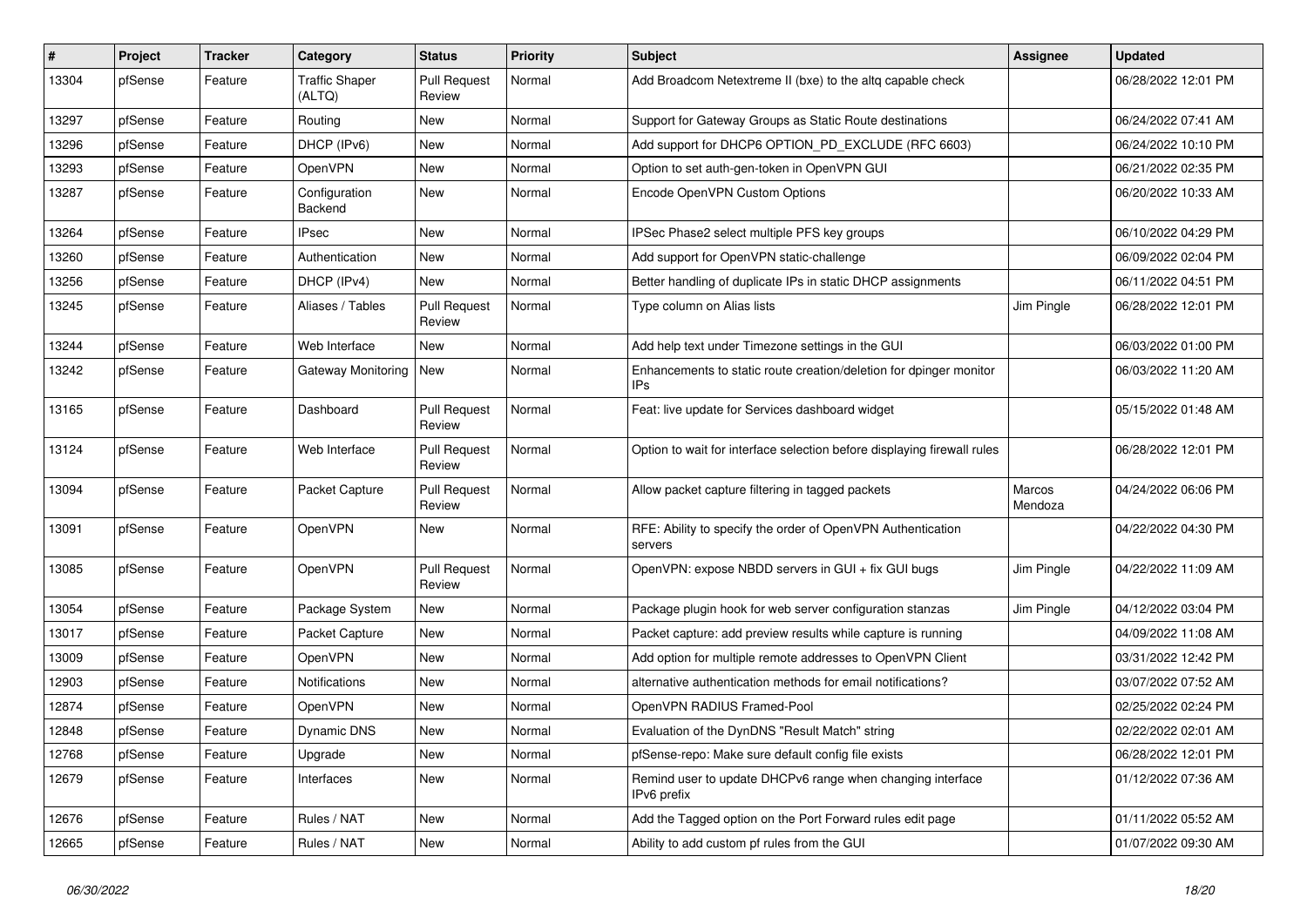| #     | Project | <b>Tracker</b> | Category             | <b>Status</b>                 | <b>Priority</b> | Subject                                                                                                   | <b>Assignee</b>    | <b>Updated</b>      |
|-------|---------|----------------|----------------------|-------------------------------|-----------------|-----------------------------------------------------------------------------------------------------------|--------------------|---------------------|
| 12625 | pfSense | Feature        | Logging              | New                           | Normal          | Granular logging options for default firewall rules.                                                      |                    | 12/21/2021 06:39 PM |
| 12602 | pfSense | Feature        | Dynamic DNS          | New                           | Normal          | DHCPv6 should allow DDNS Client updates for hosts                                                         |                    | 12/15/2021 11:00 AM |
| 12600 | pfSense | Feature        | Aliases / Tables     | New                           | Normal          | allow custom mask for a network alias created from a FQDN                                                 |                    | 12/15/2021 10:50 AM |
| 12553 | pfSense | Feature        | Backup / Restore     | New                           | Normal          | Auto Config Backup: Allow selecting multiple backups for deletion                                         |                    | 02/22/2022 04:27 AM |
| 12495 | pfSense | Feature        | <b>Dynamic DNS</b>   | <b>Pull Request</b><br>Review | Normal          | DynDNS: add deSEC IPv4&v6 simultaneos update                                                              | <b>Lukas Wiest</b> | 11/01/2021 08:53 AM |
| 12494 | pfSense | Feature        | Dynamic DNS          | <b>Pull Request</b><br>Review | Normal          | DynDNS: make simultaneous update of IP and LegacyIP possible                                              | <b>Lukas Wiest</b> | 11/01/2021 08:52 AM |
| 12473 | pfSense | Feature        | <b>IPsec</b>         | New                           | Normal          | Allow user adjustment of IPsec Keep Alive periodic checks                                                 |                    | 12/22/2021 05:59 AM |
| 12458 | pfSense | Feature        | Authentication       | New                           | Normal          | Use "unixHomeDirectory" instead of "homeDirectory" when LDAP<br>authentication server is Active Directory |                    | 10/15/2021 08:18 AM |
| 12300 | pfSense | Feature        | Hardware / Drivers   | <b>New</b>                    | Normal          | Add Aquantia Atlantic driver to pfsense                                                                   |                    | 09/14/2021 06:49 AM |
| 12190 | pfSense | Feature        | Rules / NAT          | <b>New</b>                    | Normal          | Add ability to reference ipv6 prefix in firewall rules and aliases                                        |                    | 08/05/2021 01:47 PM |
| 12139 | pfSense | Feature        | <b>DNS Forwarder</b> | New                           | Normal          | Add support in for specifying a DNSMASQ configuration file                                                |                    | 07/16/2021 09:45 PM |
| 12121 | pfSense | Feature        | OpenVPN              | New                           | Normal          | Wider "local network(s)" fields in OpenVPN server configuration                                           |                    | 07/19/2021 07:37 AM |
| 12120 | pfSense | Feature        | <b>DHCP Relay</b>    | <b>New</b>                    | Normal          | Permit several sets of destination DHCP servers in DHCP relav                                             |                    | 07/11/2021 05:41 PM |
| 12091 | pfSense | Feature        | Authentication       | New                           | Normal          | RFE: Add support for sssd authentication                                                                  |                    | 12/10/2021 04:55 PM |
| 12077 | pfSense | Feature        | Gateways             | <b>New</b>                    | Normal          | Allow stick-connections per gateway group                                                                 |                    | 06/24/2021 08:45 AM |
| 12055 | pfSense | Feature        | Virtual IP Addresses | Feedback                      | Normal          | Option to disable XMLRPC Sync for Loopback Virtual IPs                                                    |                    | 06/18/2021 09:05 AM |
| 11974 | pfSense | Feature        | <b>XMLRPC</b>        | <b>New</b>                    | Normal          | XMLRPC synchronization for igmmproxy settings                                                             |                    | 05/29/2021 03:58 PM |
| 11956 | pfSense | Feature        | Web Interface        | <b>New</b>                    | Normal          | "add" button in the top of pages with many user-added items                                               |                    | 07/10/2021 01:01 PM |
| 11954 | pfSense | Feature        | <b>IGMP Proxy</b>    | New                           | Normal          | Multicast limits                                                                                          |                    | 05/25/2021 12:36 AM |
| 11927 | pfSense | Feature        | DHCP (IPv4)          | Feedback                      | Normal          | Allow DHCP not to serve a gateway - small fix                                                             |                    | 01/03/2022 04:17 PM |
| 11876 | pfSense | Feature        | Hardware / Drivers   | New                           | Normal          | OpenSSL does not use QAT acceleration on pfSense Plus<br>21.02-RELEASE-p1 or 21.05-DEVELOPMENT            |                    | 05/03/2021 08:02 AM |
| 11856 | pfSense | Feature        | Diagnostics          | <b>New</b>                    | Normal          | Replace/add Alias or DNS names for known LAN addresses in the<br>State table                              |                    | 04/27/2021 08:01 AM |
| 11757 | pfSense | Feature        | <b>XMLRPC</b>        | New                           | Normal          | Allow XMLRPC sync to bypass default auth server in favor of local<br>database                             |                    | 03/30/2021 03:18 PM |
| 11625 | pfSense | Feature        | OpenVPN              | I New                         | Normal          | Cisco-AVPair aliases support                                                                              |                    | 03/05/2021 12:35 AM |
| 11604 | pfSense | Feature        | WireGuard            | New                           | Normal          | WireGuard Dynamic Listen Port Randomization                                                               |                    | 03/19/2021 10:59 AM |
| 11498 | pfSense | Feature        | WireGuard            | New                           | Normal          | WireGuard does not pass multicast traffic to peer                                                         | Peter Grehan       | 03/19/2021 10:59 AM |
| 11379 | pfSense | Feature        | Captive Portal       | New                           | Normal          | <b>Template Roll Printer</b>                                                                              |                    | 02/07/2021 05:26 AM |
| 11324 | pfSense | Feature        | Logging              | New                           | Normal          | Separate syslog "Remote log servers" Parameters                                                           |                    | 01/27/2021 10:47 AM |
| 11302 | pfSense | Feature        | WireGuard            | New                           | Normal          | WireGuard XMLRPC sync                                                                                     |                    | 03/19/2021 10:59 AM |